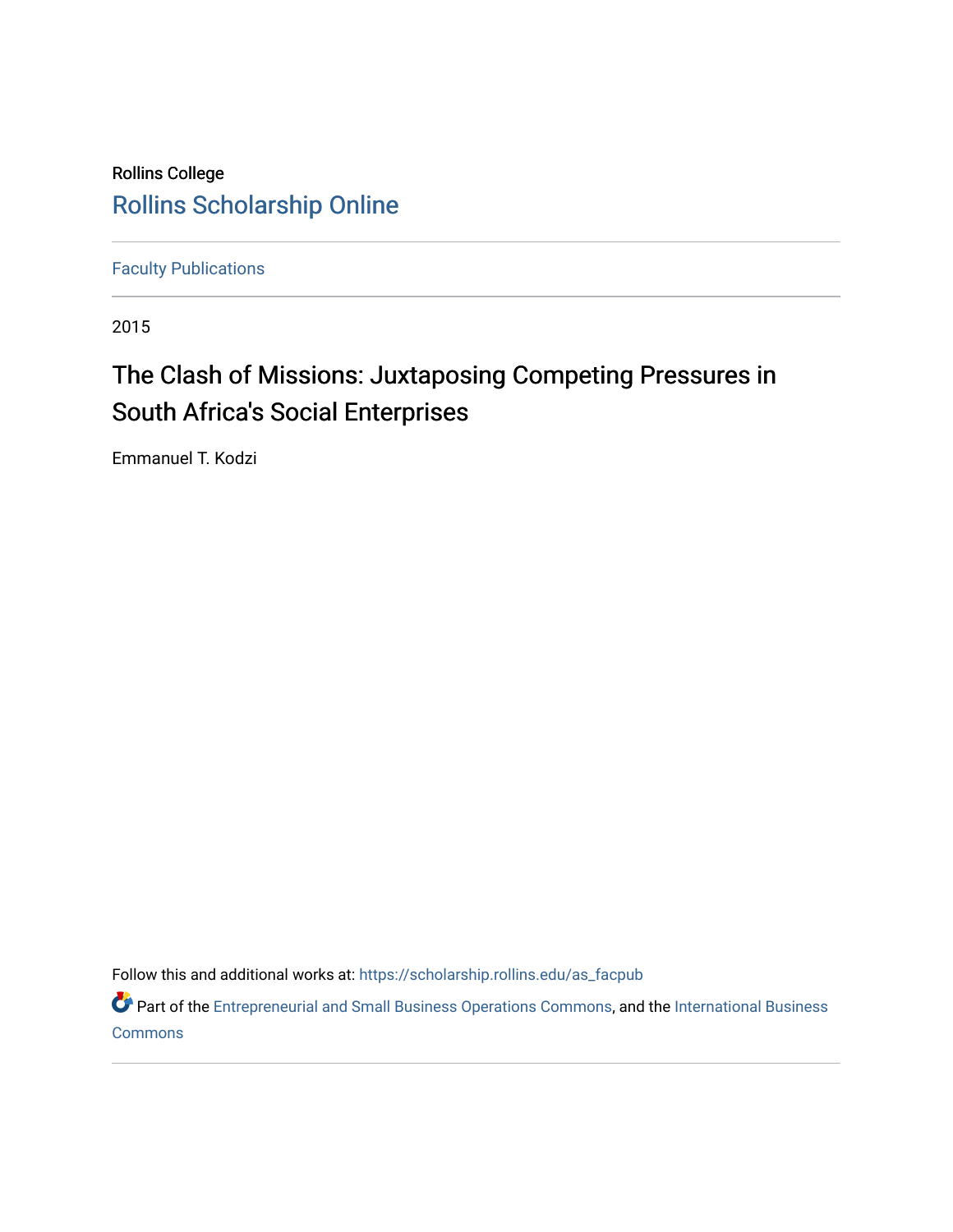## **The clash of missions: Juxtaposing competing pressures in South Africa's social enterprises**.

*Journal of Social Entrepreneurship* 6.3 (2015): 278-298. <https://doi.org/10.1080/19420676.2014.981844>

Emmanuel T. Kodzi Jr., Rollins College, USA

#### **ABSTRACT**

*Social enterprises seek critical resources to fulfill their mission in a defined domain of action. However, this quest also constitutes a distraction that complicates the operations of any social enterprise. By analyzing the logic of control versus the logic of empowerment for operating scenarios in South Africa, we examine the process trade-offs that enhance or limit social impact. Our findings prioritize efficiency in resolving process trade-offs, since the focus on value creation diminishes the replenishment cycle for value capture. We propose that value chain processes be controlled to the extent that the enterprise acts as a custodian of community empowerment for its target beneficiaries.* 

KEY WORDS: Social enterprise, Africa, impact, trade-offs, empowerment

### **Acknowledgements**

The author gratefully acknowledges the generosity and the excellent work of Laura Bergh with the Cape Town interviews.

Sincere appreciation goes to: Abdul Elgoni, Anthony Rosmarin, Brett Caminsky, Carol Dyantyi, Hanli Buber, Itumeleng Dhlamini, Eugenie Drakes, Josephine Pswarayi, Jules Newton, Kerryn Krige, Lesley Donna Williams, Lorraine Keenan, Pippa Shaper, Pippa Wheaton, and Thokoza Mjo for their time and openness. They are the heroes who made this happen. Many thanks!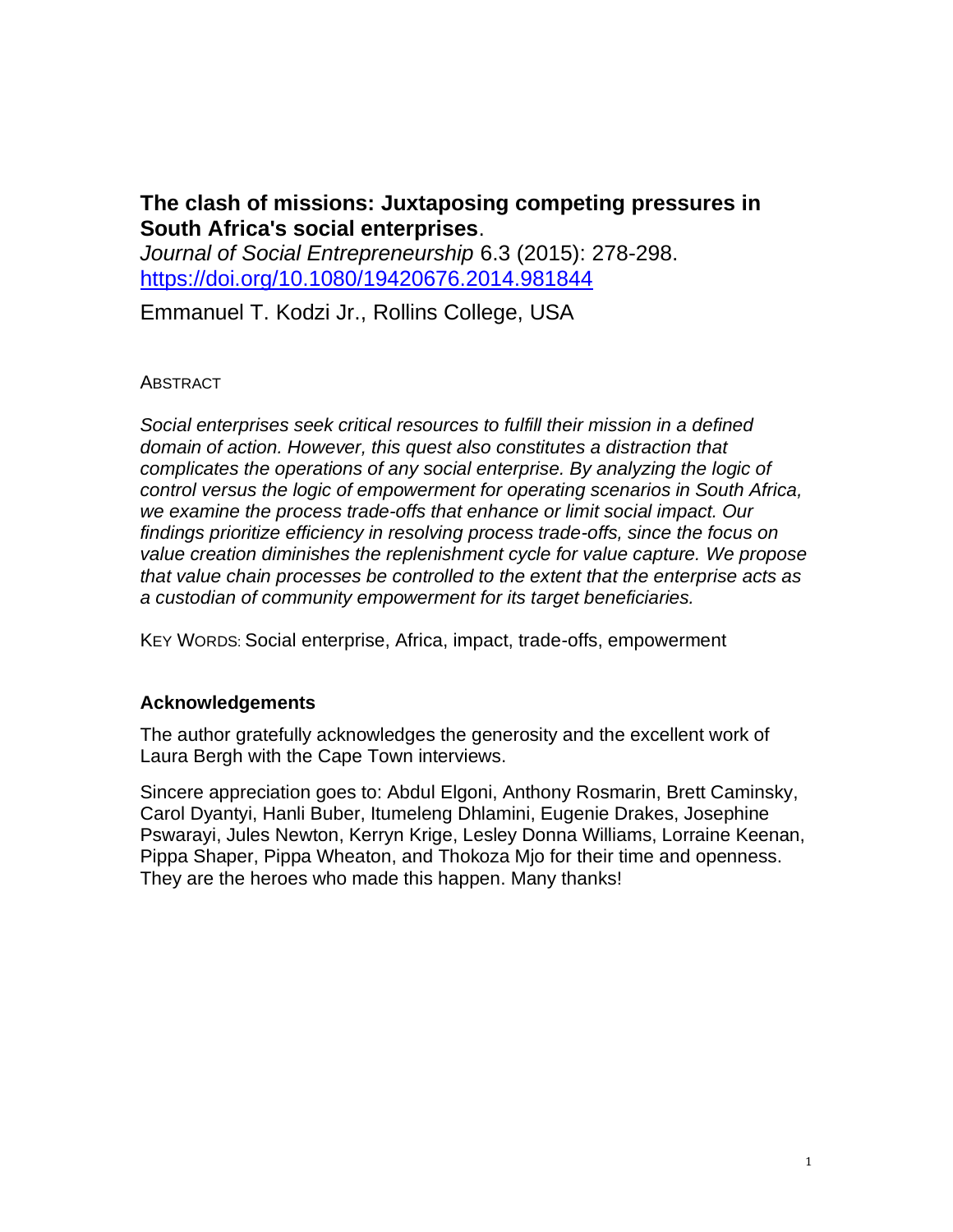#### **Introduction**

The activities of social enterprises need to be conducted efficiently to achieve the intended impact and to provide some assurance of sustainability. Demonstrating evidence of impact is critical to gaining buy-in from stakeholders. However, hard evidence on specific projects may not always be available at the time the participation of stakeholders is being sought. Under these conditions, positive signaling effects may be achieved through formalized structures and routines, and conforming to traditionally recognized benchmarks such as transparency and accountability (DiMaggio and Powell 1991, Aldrich 2008, Fury 2010). On the other hand, creating such formalized structures in an institutional environment may be counter-productive for a social enterprise in a task environment that directly responds to the needs of its beneficiaries. Less formalized structures could help an enterprise to engage in reliable exchanges in the task environment (Patel 2011) under the expected conditions of uncertainty in the social space. A task approach may also reduce the administrative burden on the enterprise. Consequently, a tension exists between increasing the level of formalization in an enterprise and increasing the flexibility of its processes. The tension creates a need to balance "firmness" and "flexibility" (Vega 2006), and may be manifest in process issues: trade-offs between differentiating the enterprise to compete for funding, and creating sufficient common ground for collaboration; trade-offs between organizing the value-delivery system around the primary social mission, and allocating resources to ensure that the supporting commercial mission is sustained. Short, Moss and Lumpkin (2009) call for Operations Management contributions in the social entrepreneurship literature to help resolve such tradeoffs and clarify process design issues for social enterprises. This study is a response to that call.

#### *Process trade-offs in Social Enterprises*

The main activities engaged in by social enterprises globally are themed around education, health, enterprise development, children and youth, rural development and environment among others (Zikou, Gatzioufa and Sarri 2011). These activities are usually carried out in areas with unequal opportunities for access. They have become important mostly because of the declining provision of essential services arising from the failure of states, institutions and markets; and the challenge for communities to be more self-reliant (Kuratko 2005, Mulgan 2006, Zahra *et. al*, 2008). Social enterprises (SEs) have a primary objective to alleviate social burdens using financially sustainable business models in which surpluses are reinvested to support the primary mission (Steinman 2010). For the most part, SEs need partners to help them introduce change that is commensurate with the size of the social problem. However, the pool of partners providing grants has dwindled in favor of partners that award competitive contracts (Brinckerhoff 2000). The funding shift has forced organizations with social missions to blend social values with business principles including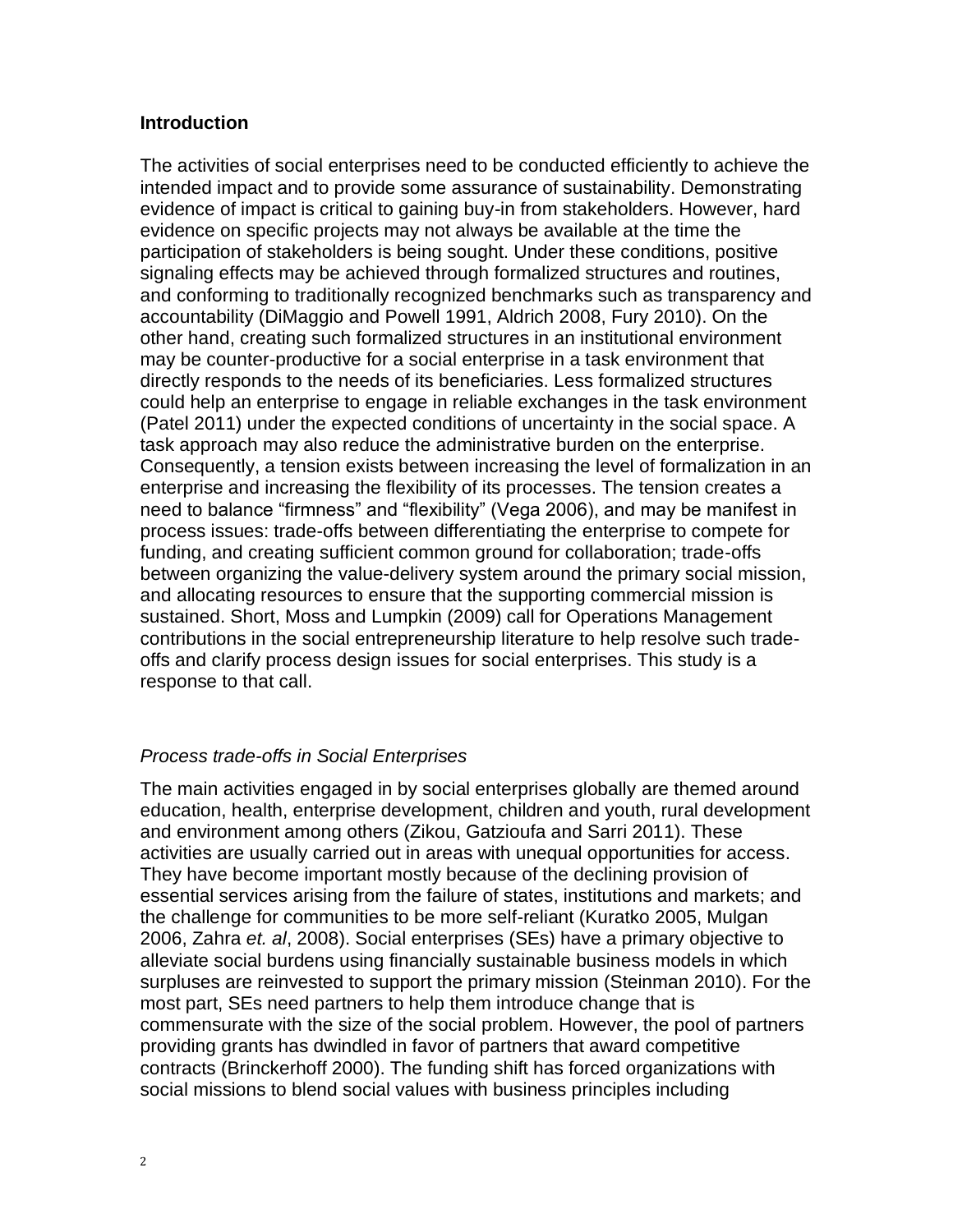management systems, quality standards and marketing in order to win such contracts (Smallbone *et al* 2001, Pearce 2003, Emerson 2006, Nicholls 2006). Jiao (2011) notes that traditional non-profits are adopting business principles to improve efficiency under resource constraints, while the increasing awareness about social responsibility is also driving partnerships between corporations and organizations with social missions. This new blend of values, methods and partnerships may actually be useful for building the intervention capabilities of social enterprises. The skillful integration of service performance frameworks, for example, could improve internal process efficiency of SEs by aligning their activities with their mission. On the other hand, questions have been raised about whether such a business-like transition is sensible for a sector built on community, trust and togetherness Bull (2008).

Gaps currently exist in our understanding of how interaction between the primary social purpose and commercial activity affects process decisions in the enterprise (Hines 2005). These knowledge gaps have made it rather complicated to define the boundaries of a social enterprise for the purpose of establishing the appropriate process configurations. Broad definitions framed around "entrepreneurial activities with social goals" are probably more helpful at this stage of concept development (Certo and Miller 2008). For example, Mair and Marti (2006) focus on the aspect of introducing new ways to combine resources for creating value. They then clarify that the resource combinations are primarily intended to create social value by stimulating social change or by meeting social needs. Martin and Osberg (2007) as well as Tan, Williams and Tan (2005) take a similar approach – beginning with "entrepreneurship" and qualifying it with "social". Consistent with Abu-Saifan (2012), SEs focus on an explicit social goal in their entrepreneurial activities, whatever those might be, while creating a robust financial model.

To examine what processes are critical for success in this dual context, it must be recognized that the domain of action for social enterprises is distinct from commercial enterprises in that the former seek opportunities to *create* value without regard for the potential to *capture* value (Santos 2012). The processes that create value in the commercial enterprise have a built in loop to capture value, whereas the enterprise model of a social enterprise is basically geared toward creating value. This implies that while the financial model is generally strengthened over time in a commercial enterprise, the financial model is rather burdened in a social enterprise. This juxtaposition reflects the competing pressures that influence how a SE configures its resources and processes to sustainably fulfill its primary social mission. Our aim in this study is to clarify how SEs manage this implicit duality as they seek to create social value. Santos (2012) presents 4 propositions – two of which are of interest in this study: (i) the distinctive domain of social entrepreneurship is addressing neglected problems in society involving positive externalities, and (ii) social entrepreneurs are more likely to develop a solution built on the logic of empowerment than on the logic of control. Thus, we examine how SEs define their domain of action as part of their stated mission; and investigate how the control-empowerment trade-offs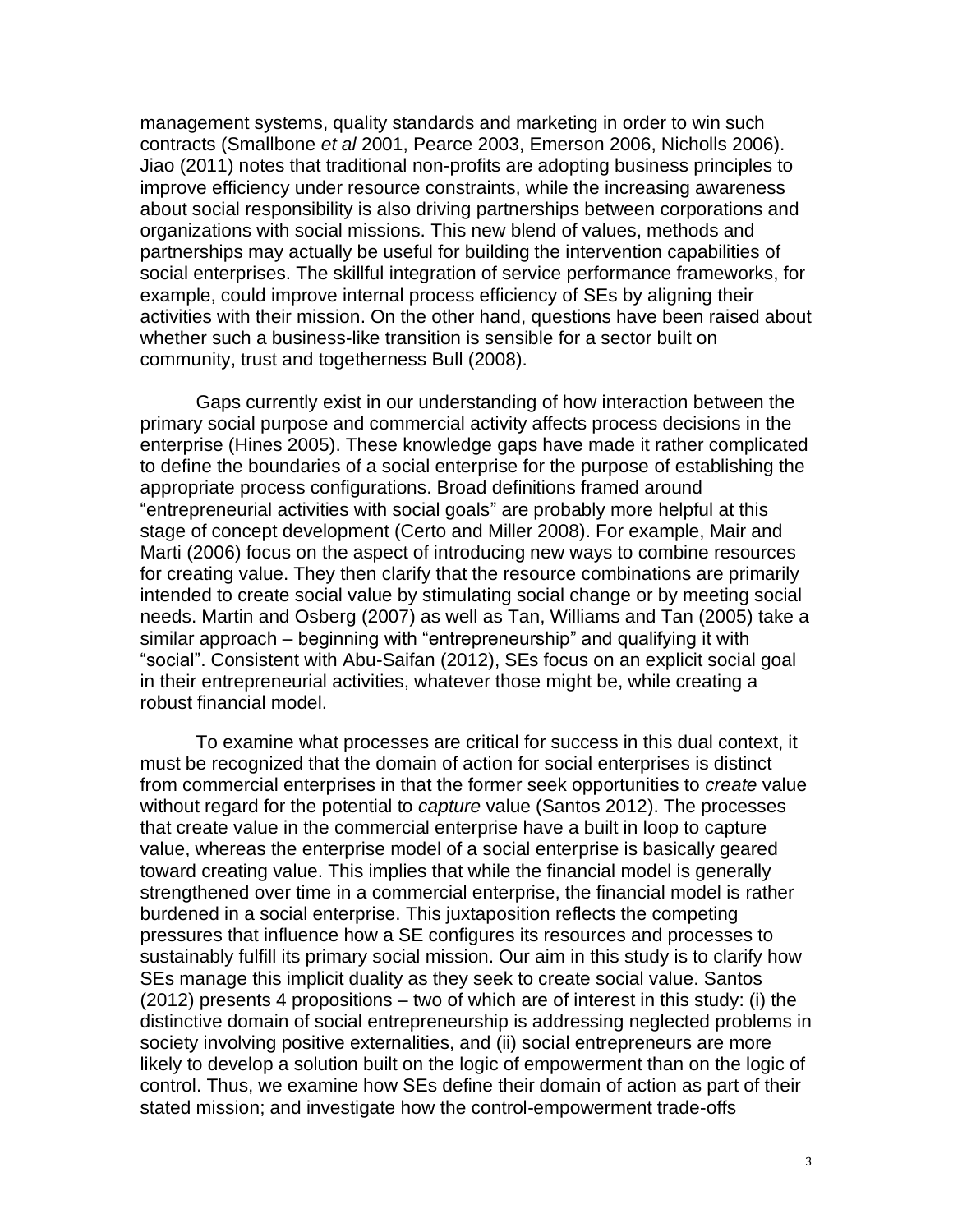embedded in the process design are managed for social impact in a defined domain. Short, Moss and Lumpkin (2009) observe that researchers have mainly approached social entrepreneurship with a focus on outcomes like social impact (Harding 2004, McDonald 2007), or with a focus on the process and resources used by the social enterprise to achieve those outcomes (Ma and Parish 2006, van der Scheer, 2007). In this study we considered both dimensions. We sought answers to our questions using the context of social enterprises in South Africa. South Africa is arguably the most developed country in sub-Saharan Africa, but has grappled with several societal problems (Nel and McQuaid 2002). We argue that though every country context is unique, there are some key motivations and expressions of SEs that occur almost universally. For example, the antecedents of social action discussed above (Kuratko 2005, Mulgan 2006, Zikou, Gatzioufa and Sarri 2012) are abundantly clear in South Africa: these include social burdens induced by unequal access opportunities and declining sufficiency of public services in areas like education, health, youth mobilization, and rural development. There are sufficient similarities between the work of SEs in Asia (Tan, Williams, and Tan, 2005), the Americas (Robles, 2013) and elsewhere to allow us to focus on the essential trade-offs associated with the new blend of values, methods and partnerships in social entrepreneurship even though these may emerge from a unique context. Our contribution is in identifying the nature of the trade-offs involved in pursuing a dual mission, as a basis for appropriating process designs that will deliver social impact consistently. We also illustrate how the logic of control and the logic of empowerment can intersect in the valuecreating enterprise.

#### **Study Design**

This study took a three-stage approach to examining the processes and priorities of social enterprises in South Africa. Based on the lack of consensus on the definition of social enterprises, and the absence of a workable legal status, there was no credible database of social entrepreneurs in South Africa as at 2013. The African Social Entrepreneurs Network (ASEN) and other recognizable bodies are currently working to create such a database. This situation limits application of inferential methods in our study design until we can develop a dependable sampling frame. The alternative was to be very intentional about achieving representation for the various expressions of organizations with a social mission in selecting participants for this study. The purposively-selected enterprises ranged from urban start-ups to well-established rural-based organizations; enterprises funded by donations and grants to enterprises providing contract social services for large corporates. Their areas of operation included youth development, tourism development, educational initiatives, workspace creation, orphan care, job creation, and personal safety. Stage one of the study brought diverse perspectives together in a focus group discussion involving 11 leaders of these selected enterprises in Johannesburg. This focus group discussion was aimed at determining if existing SEs had clarity on their domain of action (Santos, 2012). We sought to arrive at some consensus on: defining a social enterprise,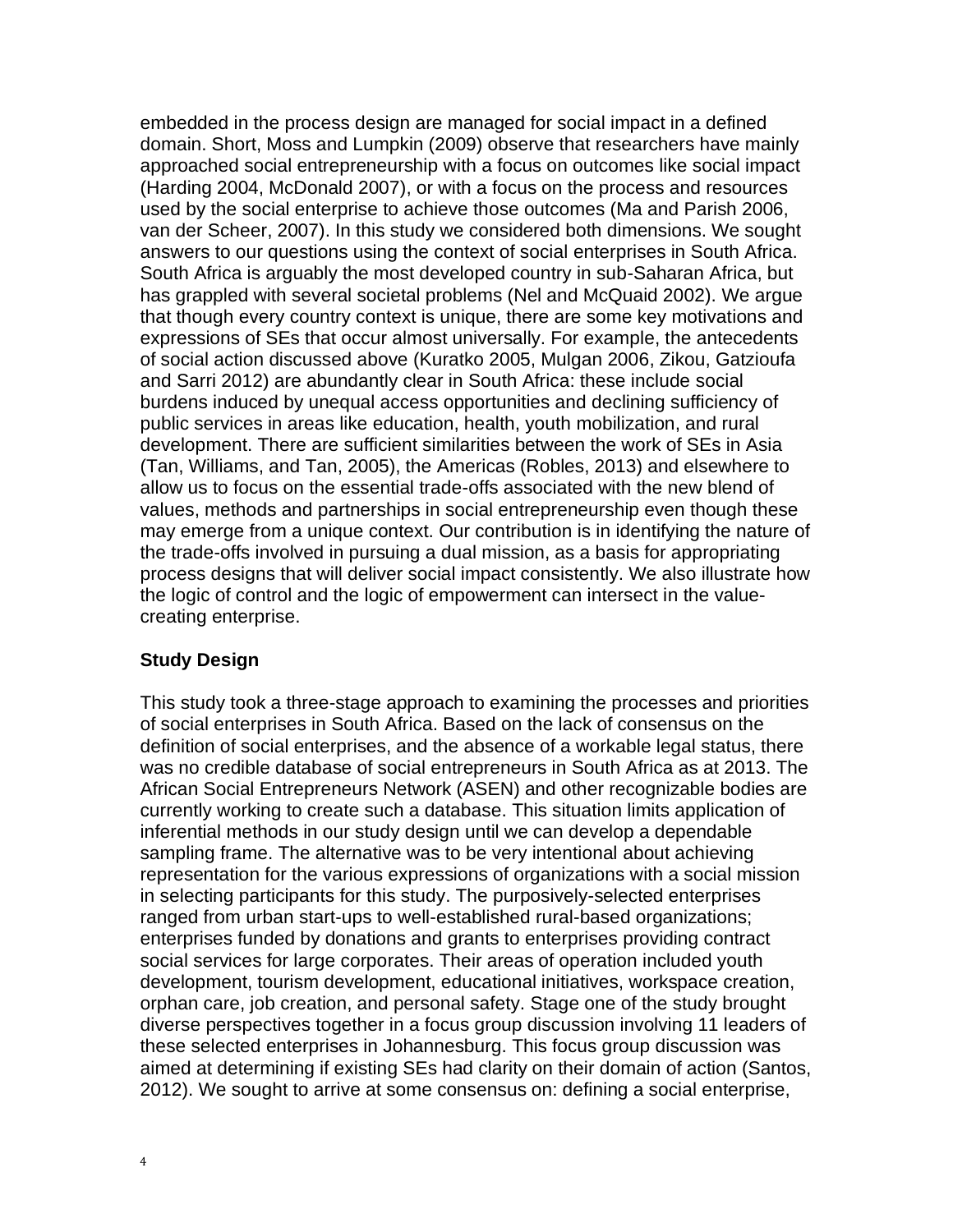creating a credible identity in the South African context, conceptualizing social impact, and identifying the challenges, opportunities, and key operating characteristics of social entrepreneurs in South Africa. This focus group gave sufficient voice to a range of perspectives as a way of managing potential researcher bias (Delbridge and Kirkpatrick, 1994). Through appropriate introductions and an acknowledgement of the value to society of each represented SE, we also expected to create sufficient openness to reduce the potential for participant bias in terms of misrepresenting their perspectives on the essential facts. Furthermore, we were deliberate about achieving a high level of engagement and helping them drop their defenses by having them respond to other prompts before tackling issues pertaining to their organizations. Notes were taken, and the proceedings were digitally audio-recorded and subsequently transcribed for analysis. Initial insights informed an adjustment of the interview guide that had been designed for the second stage in the study.

The second stage involved in-depth semi-structured interviews with leaders of five other social enterprises providing services for orphaned children, school sanitation, financial literacy education, and job creation. We sought to examine their enterprise models to understand the inherent process dependencies; their funding flows and the potential dissonance between priorities of funders and their social mission; their cost structure; their policy framework for program design and delivery; and opportunities for scaling their impact. For example, the questions under policies and performance included: *"What written policies do you have regarding the extent to which your beneficiaries are involved in the design and delivery of your programs?" "How do you know you are making an impact?" "How do you measure social impact?" "What other performance measures do you track (and why)?"* The interviews were similarly audio-recorded and transcribed for the purposes of data checking, coding and analysis as prescribed by Wæhrens, Cheng and Madsen (2012). We also sought to obtain performance and financial data from these organizations. Consistent with our investigation of how performance and social impact were measured, we asked them to provide us with values of those measures over the last 5 years. It must be noted here that these SEs had consented *before* their interviews to providing financial and performance data, but after several follow up enquiries we obtained very sketchy data or none at all. The SEs may have been reluctant to share more sensitive data after disclosing so much in the deeply probing interviews.

The third stage comprised accessing survey and interview data on 32 similarly selected SEs in Cape Town. The purpose of this step was to validate emerging themes related to the process trade-offs arising from implicitly pursuing disparate missions, and how managing these trade-offs affected social impact. Data analysis across the three study stages followed Yin's (2009) patternmatching method of comparing emerging patterns with theoretical frameworks. In keeping with our research questions, the interview and discussion guides were used to establish initial codes like *"mission", "beneficiaries", "process", "policies", "costs", "funding", "performance", and "scale"*. Others like *"partnerships"* and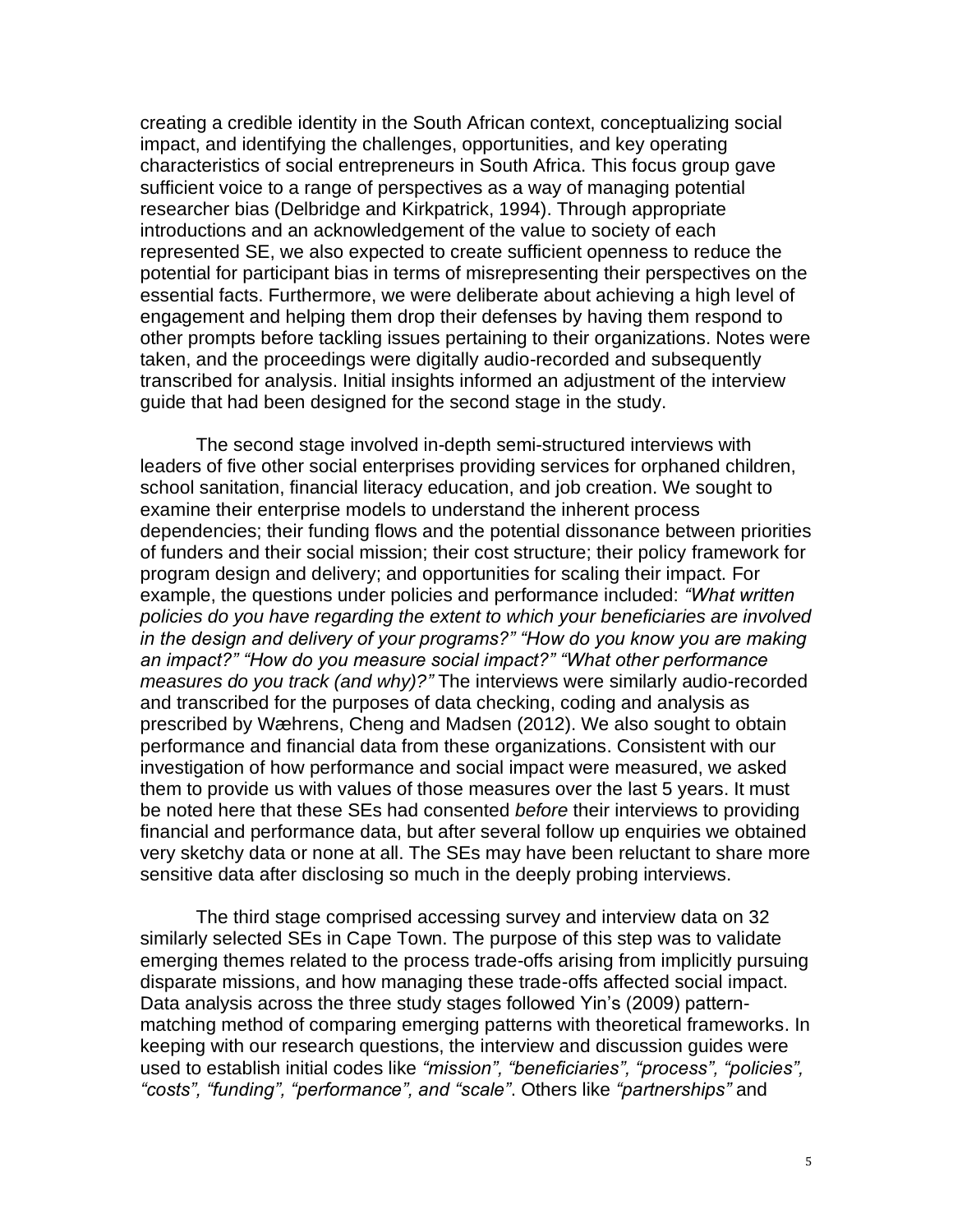*"sustainability"* became relevant as we proceeded with the analysis. Sub-codes such as "*source:corporate*", "*source:donor*" and "*source:commerce*" were created to clarify the source of "*funding*" and help tie those with other outcomes such as "*scaling*". In this iterative process, some codes were modified. For example, a phrase was coded as "*confusion*" when during one intense debate a focus group participant asked, "so are we truly a social enterprise?" This code was changed to "*dilemmas*" later to include the frequent philosophical and implementation tensions they grappled with in pursuing their passion. Noted similarities in responses across the 3 study design stages were further analyzed to establish and check patterns. The broad areas of *"mission", "funding", "complexity",* and *"scaling*" emerged as themes for summarizing our insights. For example, the complexity theme comprised the interface between SEs and beneficiaries on the one hand, and SEs and funders on the other; the team dynamics that impact sustainable performance in the social space, and the process configuration trade-offs associated with mission and funding.

The careful selection of diverse participants, along with the collection of data from the two largest cities by population in South Africa presented valid opportunities for triangulation. As indicated earlier, we acknowledge the limitations of the study design for making generalizations, as well as the inherent biases of the methods. However, we were careful to adopt several best practices such as sharing the objectives and areas of enquiry with focus group participants as part of the invitation, and sharing the interview guide with Stage 2 participants to help then give some prior thought to their responses. Furthermore, we shared the initial write up with interview and focus group participants as prescribed by Saunders, Lewis and Thornhill (2009), and followed up by phone and email as a means to verify our representation of the facts. At each stage we implemented whatever measures were necessary to enhance the reliability of our findings.

#### **Main Findings**

This section presents findings of the study under four main emerging themes: mission, funding, complexity, and scaling. Each theme is discussed with reference to extant literature. Representative quotes from the transcripts are included where appropriate for illustrative purposes.

#### *1. Preserving the Mission*

Without exception, the participating social entrepreneurs were very passionate about their mission, and sought to see change in society beyond the scope of their own activities. There was strong consensus on defining social entrepreneurship in terms of executing the desire to create social change by employing a sustainable resource base to relentlessly address and advocate for a neglected social need.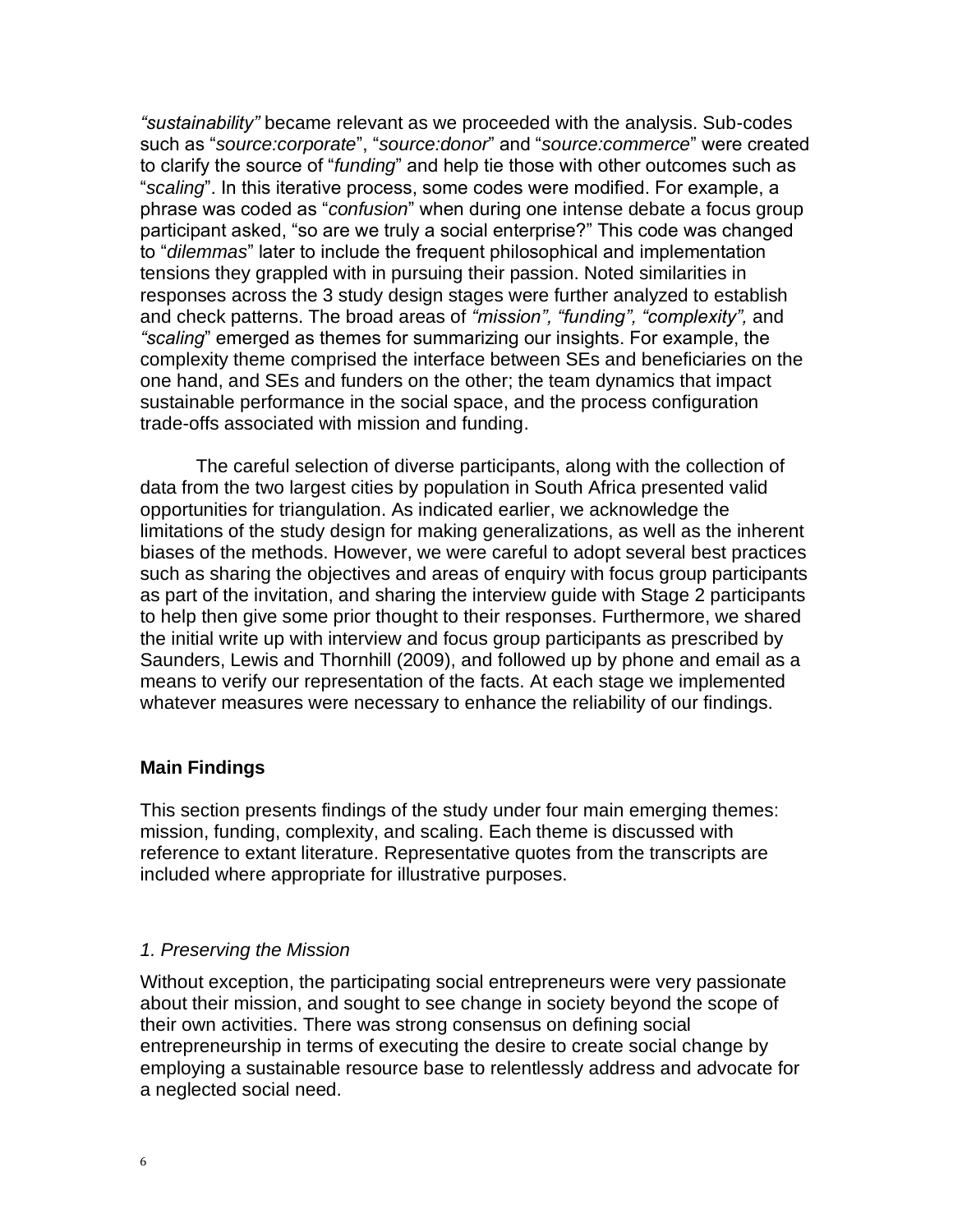Participant S1A: "*Social enterprise has, at its root, the desire to make sustainable change in society."*

Participant S1R: "… *an enterprise means it has to work, but the social side of it means that there are direct benefits to the community at large*." Participant S2E: *" … social entrepreneurship is where the haves get down and dirty with the have-nots and they share and exchange and learn with one another. What happens in this space is extraordinary"*.

Since the mission implies direct involvement by program beneficiaries in the change process, SEs must have the necessary competencies to function across social barriers in a sustainable, efficiency-enhancing manner. The general agreement among participants was that social enterprises are meant to provide a meaningful solution rather than apply temporary fixes with the view to building organizations that thrive on the recurrence of a problem (Dees 2012). For example, one enterprise considers sanitation problems as extending beyond infrastructure to education and behavior change. Thus the enterprise focuses on these aspects for sustainable change rather than just "*building the hardware*", as is the case with many sanitation providers. The SEs are mindful of the big picture. In this specific case, achieving sustainable improvements in school sanitation helps address the larger problem of adolescent girls missing several classes each month. For these social entrepreneurs, their conceptualization of social impact transcends assessing enterprise activities *per se* to mobilizing community interest and support for the change process.

Participant S2H: *"If you want to make a real impact one must look at sustainability, and often it's not just doing a one-day training intervention. It's doing ongoing and long term coaching and development of communities, and capabilities within communities."* Participant S1L: *"… copycats are actually good because it means you are creating a new mainstream.*"

This issue about taking a long-term view on social entrepreneurship to create a "new mainstream" raised a spirited discussion about the collaborationcompetition trade off. How might SEs collaborate for efficiency while upholding the value of enterprise differentiation in a competitive space. Over 86% of Cape Town participants (CTp) agreed or strongly agreed with the statement "*our products and services are recognizably different to other offerings in the marketplace"*, buttressing the perceived value of enterprise differentiation. However, differentiation also introduced problems.

Participant S1B:*"[Differentiation] leads to the silo effect. I need to differentiate myself from the next guy and in order to raise that funding, I need to be standing alone*."

Participant S1A: "*If you came to me and said 'let's collaborate to increase impact', it wouldn't be an easy thing to do. But I think that's the challenge to get people to let go and understand that we are doing it for the greater*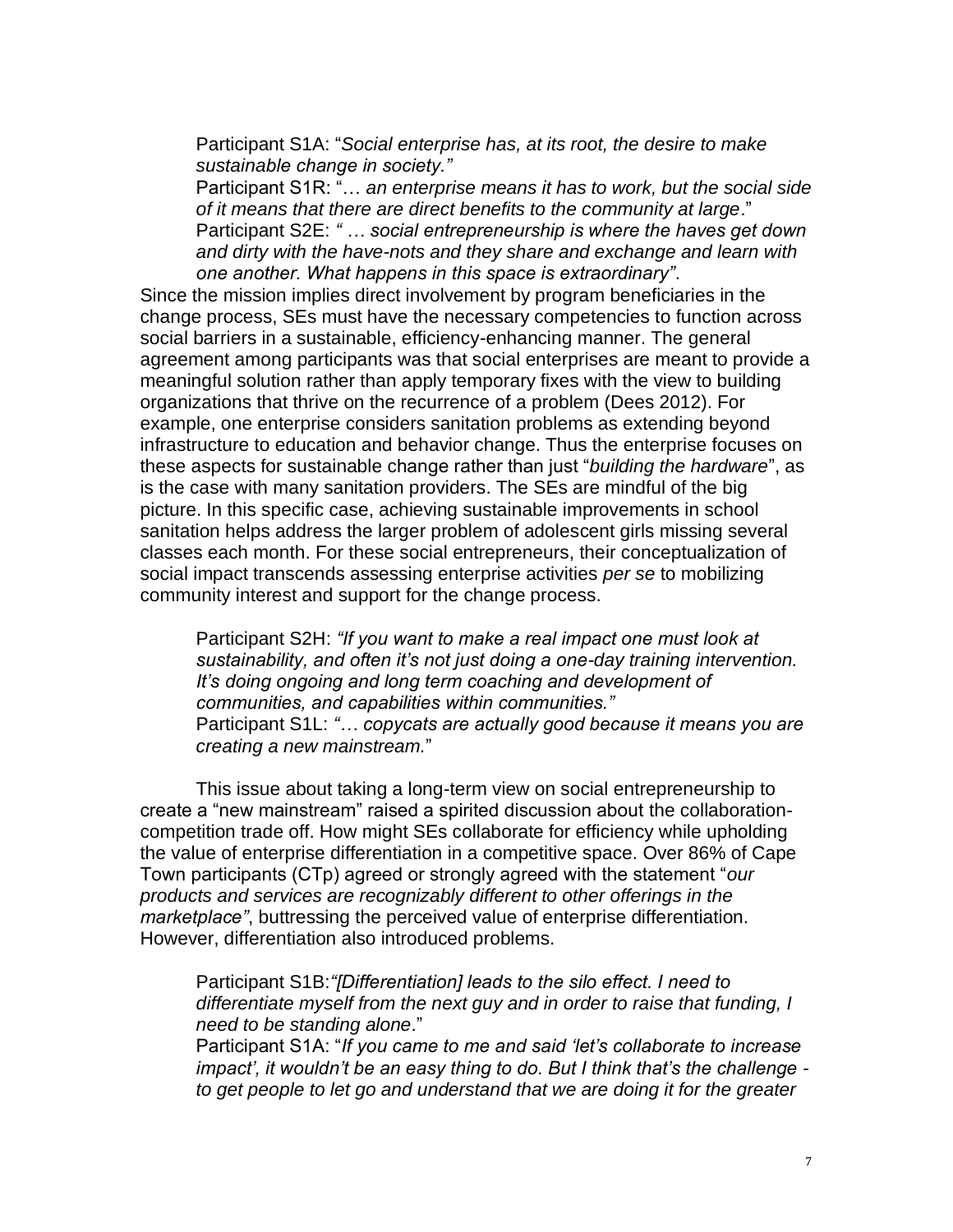*[society]." If we worked together, we could expand our impact exponentially and use less resource doing so. Collaboration is the key.*" Participant S1R: *"[At one meeting] there were 5 or 6 people working on HIV programs and they all worked in their little silos, and that's the trick. But I think the way to go perhaps is to make it attractive to collaborate, and meet in places like the HUB where people can get together and share ideas and not feel like they are threatened by one another.*"

Working alone will render community-based goals elusive (Dees 2012). So if the goal is to achieve some positive externality in the community (Zikou, Gatzioufa and Sarri 2012) then the processes that enhance collaboration within the social enterprise community must be designed as such. It is interesting that the main stated processes for reaching their goals comprised some variant of pre- and post measurements, clear communication, and relationship management. These elements can be leveraged for inter-enterprise benefits. Results from the CTp buttressed the importance of relationship management and communication in that over 62% said it was either "very difficult" or "somewhat difficult" to maintain the "quality of service/product, particularly when working with third parties". Relationship management can limit or enhance impact.

Essentially, this set of findings demonstrates that the SEs in this study understood that the domain of their enterprise activities encompasses long-term social change in under-served communities; and that in seeking to fulfill their missions it was important to recognize that collaboration might be a critical tool for achieving the desired change. This view of achievement is very different from that of a purely commercial enterprise. It requires SEs to design processes with a "winning together" mentality even though they might want to compete for scarce resources. The trade-off here may be between showing quick individual outcomes to look good, and tackling the arduous task of engaging communities and other stakeholders in the envisioned change. Thus, the way a social enterprise configures its core processes is influenced by an understanding of its own domain of action, and of that of other invested actors. A communal mindset is required to preserve the social mission. Gordon (2002) indicates that managing relationships between different organizational units involves the added responsibility of pooling data, aligning processes, and integrating activities. Parvatiyar and Sheth (2001) also present a detailed process framework for managing relationships including relationship formation, governance, performance and enhancement. Using Parvatiyar and Sheth's (2000) relationship model O'Brien and Gardiner (2006) further demonstrate how stakeholders could lose significant development opportunities by not taking a relationship-based approach to event hosting. Social enterprises may want to consider such aspects in configuring processes for collaboration. A team of specialized but collaborating SEs that share elements of their social mission may potentially achieve more together in a community than if they carried out stand-alone projects.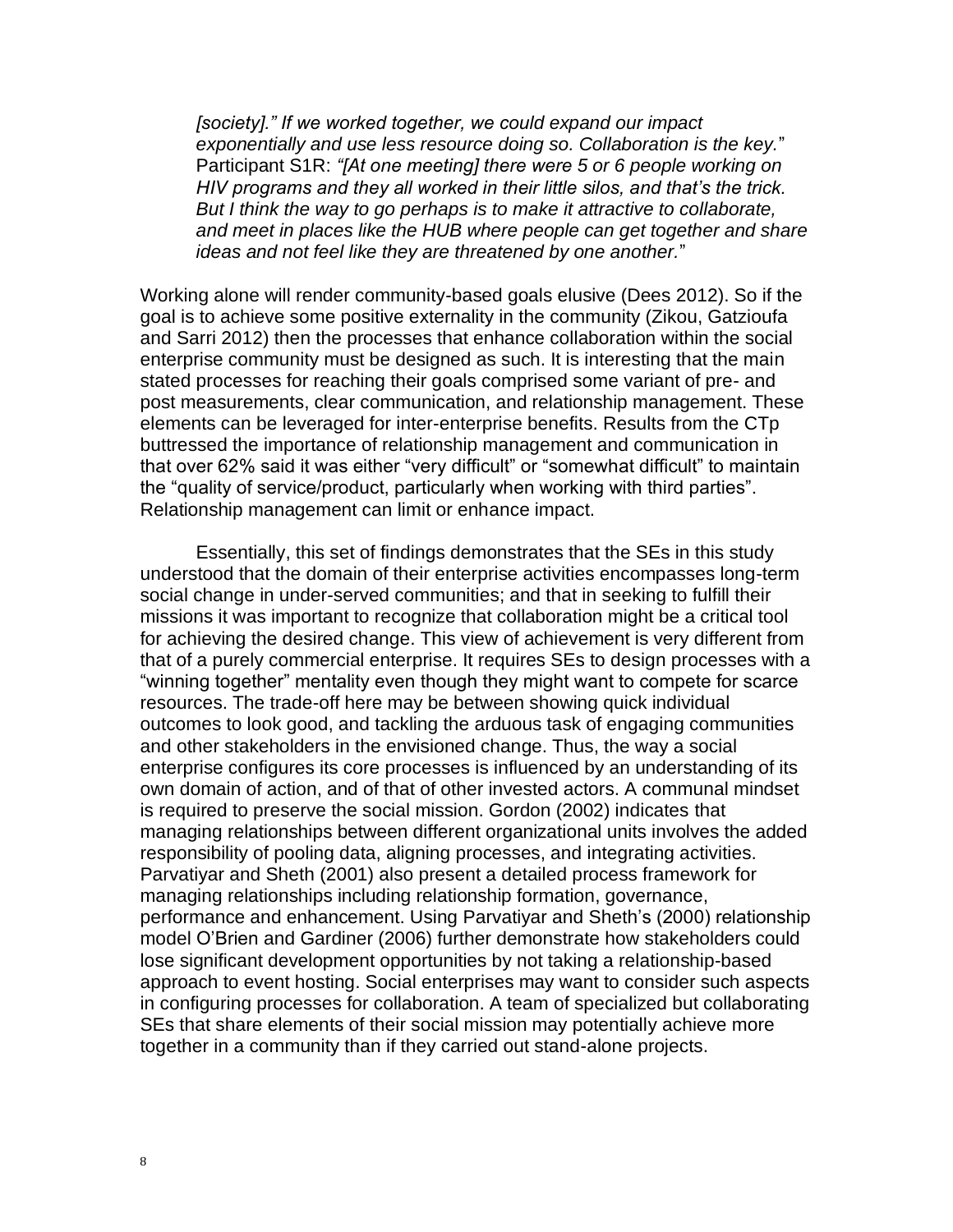#### *2. Funding Enterprise Activities*

Questions on funding brought several salient issues to the fore. Many participating organizations that depended on external funding did not have adequate financial resources. Seventy-two percent of CTp agreed that is was "*very hard to reinvest into the enterprise when the money is needed for survival*". This was especially the case for newer enterprises. However, 52% also disagreed that when social enterprises "*achieve financial sustainability in their organizations, it is difficult to resist the temptation of making profit the main objective*". They appeared largely committed to pursuing their original mission in spite of the challenges. They recognize the inability of many beneficiaries to pay for services even though there may be a willingness to pay if funds were available, as reported by Seelos and Mair (2005). Some that offered fee-paying services either raised funds to subsidize their fees or developed crosssubsidization models to provide services to a wider range of beneficiaries. To emphasize accountability, some had policies of not crossing over budgets – money received for a specific project was used for that project only. Others provided customized reports for each of their funders on the specific projects that were being supported. On the whole, it was deemed important to institute processes that would heighten trust with funders, even if that meant more effort.

Participant S2A: "*Most of the time we refrain from collecting cash and we ask for donations in kind. It is easier that way because people look suspiciously at small organizations especially in relation to cash. If someone says we will give you R2,000 for tools, we thank you for that, then we bring you an invoice for the tools we need so that you can pay the supplier directly. This creates some trust between us and the donors".* Participant S2P: *"When we approach a donor we might say 'Patricia's the mother here with six foster children and this is how much the house is going to cost to run', and people like that. One of the reasons we've been so successful in funding is because we can give donors a specific project to fund – they feel an involvement, rather than just sort of chucking a bit of money into a whole pool of funding".*

All these speak to the creative but policy-embedded ways in which these social enterprises sought to engage stakeholders and stretch limited resources to fulfill their mission. The funding-related challenges appeared to be significantly reduced, though, for SEs that had ongoing links with large corporates.

Participant S1B: *"The benefit I get is that by meeting the needs of my clients I also get to change the world."*  Participant S1A: *"We service our clients with a very clear distinction between our beneficiaries and our clients. So we must be clear whether the companies are paying from a marketing budget so that the work we are doing will lift their brand even though the core of what we are doing is to make a difference."*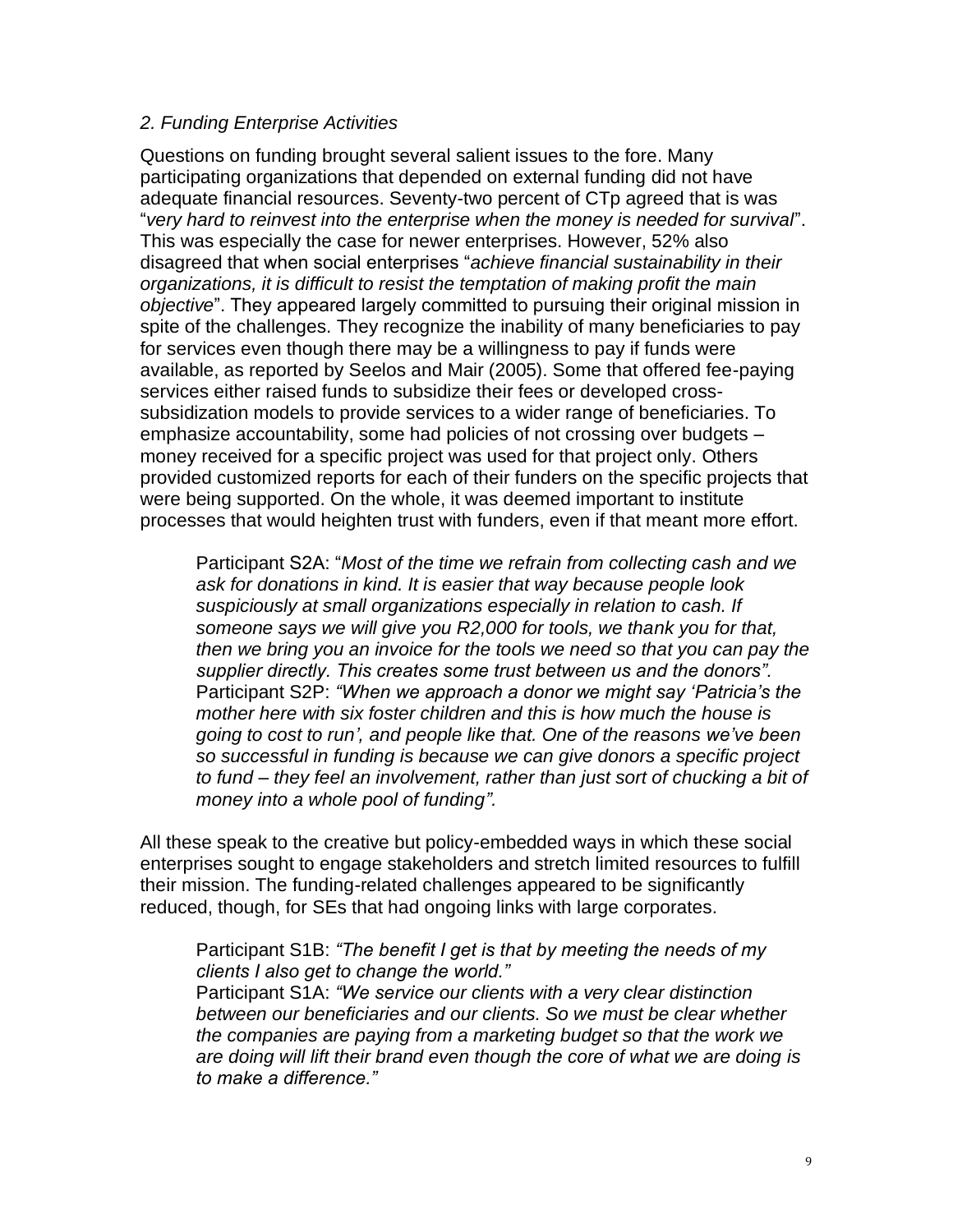Participant S2J: "*Corporate training has really been the engine that's been driving the start-up capital for the community training. We have various stakeholders that are part of the value chain and want two levels of engagement. One, they need to meet their consumer education targets on an annual basis and we have to do that. But then they also want to develop their customer to a level of education, because a more financially literate customer is a better performing customer."*

This corporate-social engagement needs to be managed carefully to ensure that the social priorities of the enterprise are met while a new normal (for example, financially literate communities) is created, from which the sponsoring institutions may benefit. Such a symbiotic relationship may be the means to give social entrepreneurship the propulsion it deserves. Again, the issue of relationship management is important here.

Conflicts were reported between the priorities of funders and the primary mission of the enterprise. Such conflicts are not unprecedented. The documented partnership between Telenor and Grameen Telecom illustrates the conflict between creating social benefits and maximizing returns (Yunus *et al* 2010). The conflict is exacerbated when the social enterprise is small relative to the partner; or when the funder is a majority financier of the social enterprise.

Participant S1L: "*If your funder becomes your main customer, you need to bend over backwards to serve the funder the entire time. You become admin focused. You often shift away from the initial intention, the DNA of what your organization is about, and you become frustrated*". Participant S2H: *"Our corporate clients have that same vision. Their vision is often 'we need to spend to get our BEE points'. For them it's numbers and for us it's heart.*"

Participant S3A: "*Investors in South Africa haven't [understood that] it's about creating a partnership that benefits society as a whole. But investors want quick, big returns, and we don't work like that. We look for impact"*  (Bergh 2013).

To provide a sense of sustainability of services, there were clear attempts to diversify the funding sources such that the largest donor might account for only about 15% of the enterprise's annual budget, for example. Under such conditions, if one funding source is lost the consequences are less likely to be devastating, and services will still continue to be offered. Similarly, to resist the pressure of shifting priorities, one enterprise gradually built an endowment fund covering 10 months of operations, and took charge of their growth options. This enabled them to reject a significant funding offer that did not align with their priorities.

Participant S2P: "*The best interests of the children come first. If you are desperate for money you will end up compromising your values or your*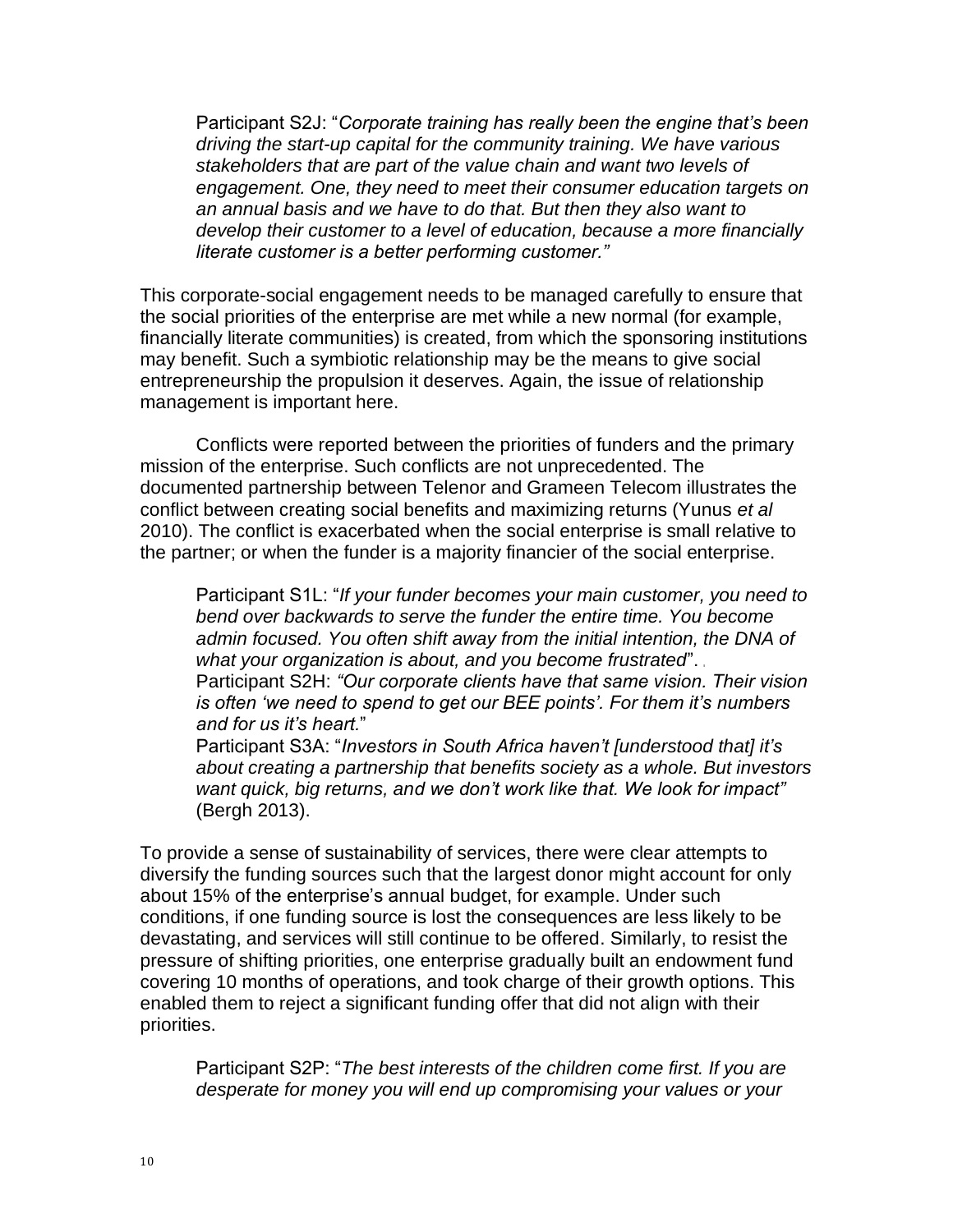*sort of 5-year plan of where you're going because of the lure of the money that's out there. The children are our responsibility. Don't be so desperate for money that you give up your values*".

Partnering choices will establish a trajectory for the social enterprise that may (not) allow it to fulfill its defined objectives. Table 1 suggests that the selected SEs see the need to transition to more sustainable and less dictatorial funding streams. Sustainable principles have been shown to enhance organizational performance and resilience (Avery and Bergsteiner 2011). Resilience connotes thriving under uncertain or adverse situations (Lengnick-Hall, Beck, and Lengnick-Hall 2011), or reorganizing across periods of rapid change when old practices are no longer possible (Chewning, Lai, and Doerfel 2013). Developing this capability is especially important for SEs seeking to preserve their mission in a dynamic environment, and transitioning to sustainable funding models is one step in that direction.

| Which of the following statements best describes how your<br>organisation funds itself? | Currently | Expected<br>in 5 years |
|-----------------------------------------------------------------------------------------|-----------|------------------------|
| Completely rely on grants, donations or other sponsorship                               | 3%        | 0%                     |
| Primarily rely on donor funding, but have other sources of income                       | 9%        | 0%                     |
| Have sources of earned-income fees, but also rely on grants and<br>other funding        | 25%       | 41%                    |
| Customer revenue and mainstream capital markets; NOT rely on<br>grants or donations     | 50%       | 59%                    |
| Something else (please specify)                                                         | 13%       | 0%                     |

**Table 1:** Current and future funding sources of participating enterprises

 $(N=32)$ 

The response "something else" is basically personal savings, and suggests the participation of advantaged individuals who have satisfied their basic needs and can channel significant personal resources into addressing social needs (Bergh 2013). It also illustrates the tension between approaches to charity and problem solving in a social enterprise context (Dees 2012).

## *3. Managing Complexity*

Participants saw fundraising through commercial activities in order to support social missions, as tantamount to operating two distinct businesses. This practice may be needed to keep the enterprise functioning when external funding is limited, but it adds considerable complexity to the operations of SEs, not to mention internal conflicts for the social entrepreneurs.

Participant S1C: *"[We can] work on the farm and make money, and establish that as a business so that the profits thereof can help us in making sure that the kids are properly fed."*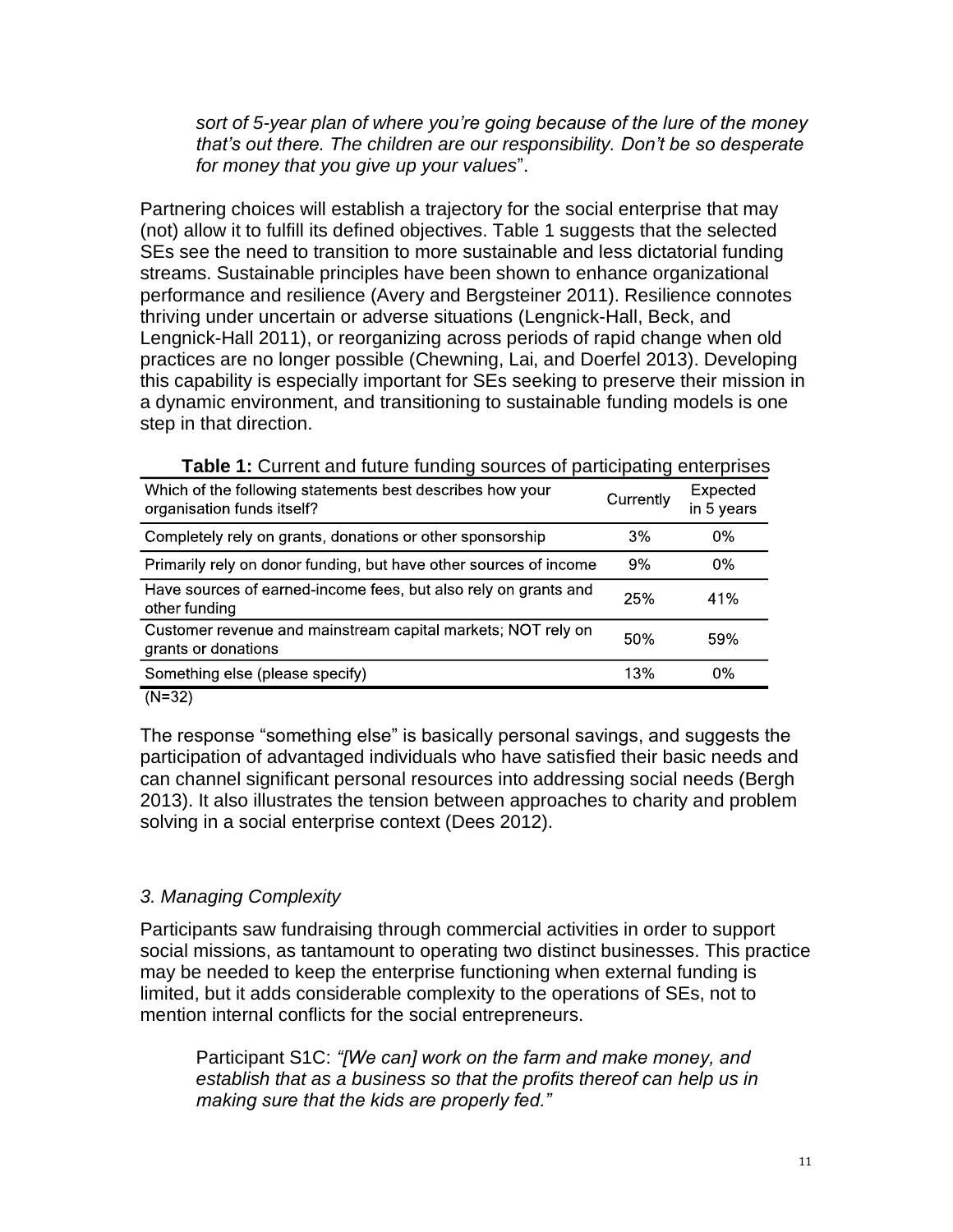Participant S2A: *"We train students, parents, and teachers to sustain a sanitary environment in the schools. At the same time we create other items like clothes to sell to support our work in the schools. So in a way we are mixing two models, a commercial model and a social model."* Participant S1L: "*When social enterprises are focusing so much on income generating activity it takes away the time from their core work."*

Bergh (2013) perceives this added complexity as a disadvantage relative to commercial enterprises. Eighty-three percent of CTp agreed or strongly agreed that their core work is "*sometimes diminished by other businesses that have a pure profit motive*". Some of this complexity may be reduced if social enterprises were more selective in defining the scope of their mission. This is because when there is perceived potential for value capture, commercial entrepreneurship will be more effective as a mechanism for action due to the strength of market-based incentives (Santos 2012). Thus, social entrepreneurs could at least eliminate one aspect of competition if they carefully identify needs with localized positive externalities that benefit a powerless segment of the population. The opportunity for value capture is reduced under such conditions, and commercial entrepreneurs may be less attracted to compete in that space (Santos 2012).

Complexity may also arise from the need to straddle very different contexts between corporate funders and program beneficiaries.

Participant S2H: *"It is challenging to explain a concept or agree to a project in the boardroom with very sophisticated clients and then execute it at grassroots - the most unsophisticated level that you can possibly get and to be able to rally those two worlds in every single thing you do."* Participant S2E: "*I think one of my gifts is the fact that I operate in two realities that are worlds apart. A lot of our product comes from rural communities to support the skills of these women, so combining that with our design expertise and business training enables us to service a very high-end market".*

The noted complexities are exacerbated by the difficulty in finding the right kind of talent (83% of CTp agree or strongly agree), and the difficulty in offering competitive and market-related packages to employees (76% agree or strongly agree).

Participant S2J: *"One challenge is having the talent in the organization to be able to manage those kinds of complexity independently. Each of these big projects needs project heads that are very versatile in being able to read a situation, work at the bottom of the pyramid with very low income and unsophisticated kind of people, and also manage any boardroom situation. The conflicts and pressure that comes with that requires quite rare individuals and I've got to fight quite hard to make sure that I keep*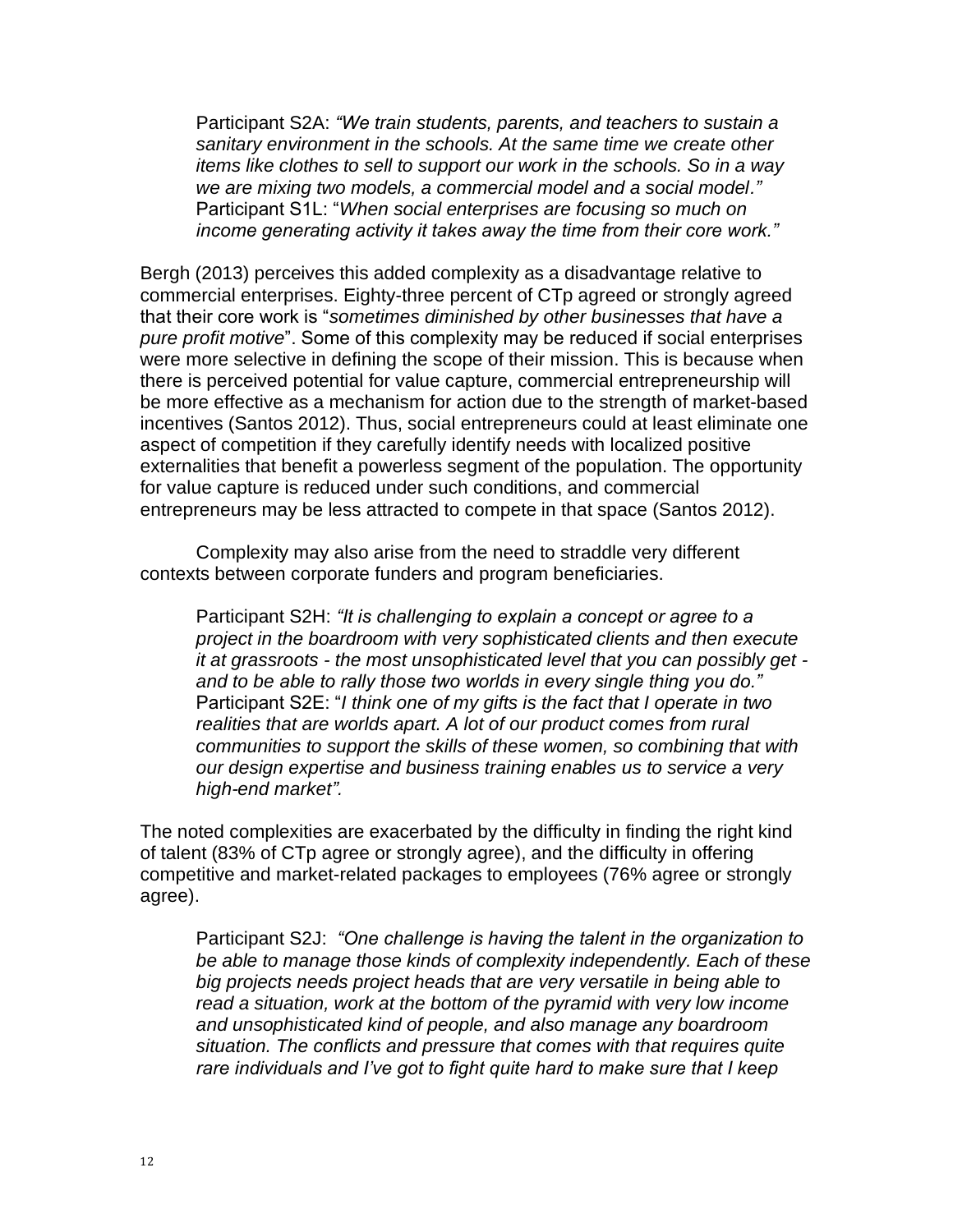*them in the organization for a sustainable period of time. I think that's a big one."*

Both mental aptitude and conscientiousness are desirable characteristics for service employees, and the intangible nature of service delivery puts a premium on employee attitudes and skills (Chang, Gong, and Shum 2011). Even without being able to attract the best possible desired talent, the option to hire for attitude and train for skill (Bobinski 2005) is still very valid. Allen and Shanock (2013) recognize the malleability of newcomer attitudes and point to the role of early workplace socialization in improving organizational performance. This socialization is critical for a social enterprise because incoming partners of the primary social entrepreneur also need to be at similar levels of motivation to create value for others while resisting the urge to capture significant amounts of that value themselves. In this case, the *new normal* needs to be created through a negotiated consensus (Barker, 1993) within the SE and supported by appropriate systems to be effective in the target community. According to Ro and Cheng (2011) employee empowerment at the service interface can be enhanced through designing a system that recruits customer-oriented people, and that provides clear training, communication, and rewards for new hires. Systems do influence behavior (Mossholder, Richardson, and Settoon 2011).

Participant S2E: "*We want to get right back to basics and put systems into place so that we can all understand the dynamic of what we do because at the moment, it's kind of a little chaotic".*

This is where written policies can improve process flow. Some but not by all enterprises had written policies governing level of engagement with beneficiaries and other important activities. One enterprise providing care for orphaned children adopted the "Child Care Act" within their own policy framework. Employees of SEs do need clarity about policies and procedures to be sufficiently empowered to customize their service to emerging needs in the task environment. Such clarity reduces situational complexity.

#### *4. Scaling the Impact*

Participants were unanimous that better management leads to more sustainability and stronger impact. However, priorities for deploying surplus seemed to suggest scaling "deep" rather than "up" (Bloom and Chatterji 2009). There were concerns expressed about the current enterprise size, financial stability, and human resource capacity relating to scaling. Majority of CTp said they were "*stuck in the survival stage*" even though more than half of them had been in operation for over 6 years (Bergh 2013). According to Dees (2007) social entrepreneurs often lack the resources and infrastructure needed to succeed at significant scale; and when they do scale, the process is usually slow compared with the size and growth of the problems being addressed. Moreover, scaling of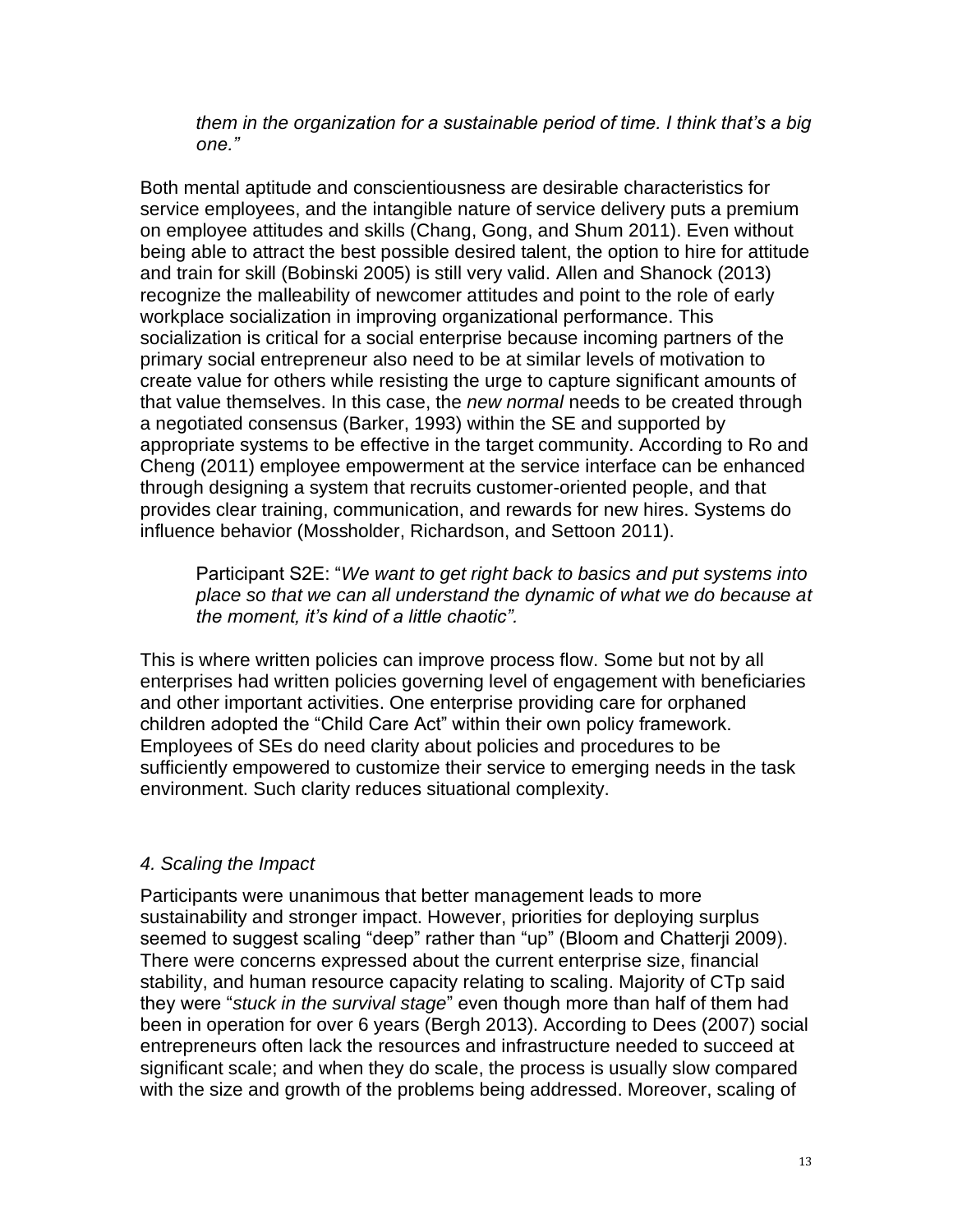impact is not straightforward without established performance measures. There is no basis for monitoring the effect of an expanded program if it is not currently measured clearly. It is significant that most SEs described impact in qualitative terms related to better conditions for beneficiaries as evidenced by several success stories. However, they were also careful about not attributing any observed success (such as creating 900 jobs in one case) to their intervention alone, citing issues of integrity. For enterprises that had measures, these were tracked through situational reports and independent impact assessments. Process-based measures are needed well before this impact assessment stage.

Scaling may also have unintended consequences on fulfilling the mission, including burnout, loss of focus, and dilution of resources. These consequences may be a function of the lack of systems in the task environment that allow the SE to understand the interdependencies between its processes, and how those might change at a different scale of operations. Essentially, scaling was desirable but perceived to add complexity to enterprise activities so it was generally approached cautiously.

Participant S2E: *"So that's kind of the next step that we feel is manageable. The big question is do we franchise or do we open branches? You know, I don't know. Will people maintain the ethics and values and take care of the rural women who supply the stores?"*  Participant S2A: *"Yes, yes, yes, actually that is where we are going but we said to ourselves, first let us focus in Gauteng [Province] and in two areas only – Soweto [near Johannesburg] and Ga-Rankuwa [near Pretoria]. So we have one urban setting and one rural setting. And as we master our job then we can move out of those two. We have only two teams and we don't want to overburden them."*

Similarly, over 86% of the CTp indicated that "deciding how fast to grow and not compromise the mission" was either "very difficult" or "somewhat difficult". Study participants in both cities also cited various constraints (in their words: "*red tape*"; "*the system*") that hindered their expansion. It appears that under institutional and financial constraints, social enterprises are more likely to expand their activities in a guarded way so as not to lose the gains they have made by staying "*small and beautiful*". However, some enterprises had been able to scale successfully, operating at R23m (USD2.1m) turnover and expecting to triple this within three years. These numbers are important because according to Bergh (2013) large external investors are looking to support ventures at the USD1m level but most social enterprises in South Africa cannot access this help because they need between USD 50,000 – USD 500,000 to scale operations. Again, the resource constraints to scaling were significantly reduced for enterprises with operating links to corporates.

Participant S2J: "*We actually talk to a range of customers about our range of projects and so we have these multiple relationships for each one of our*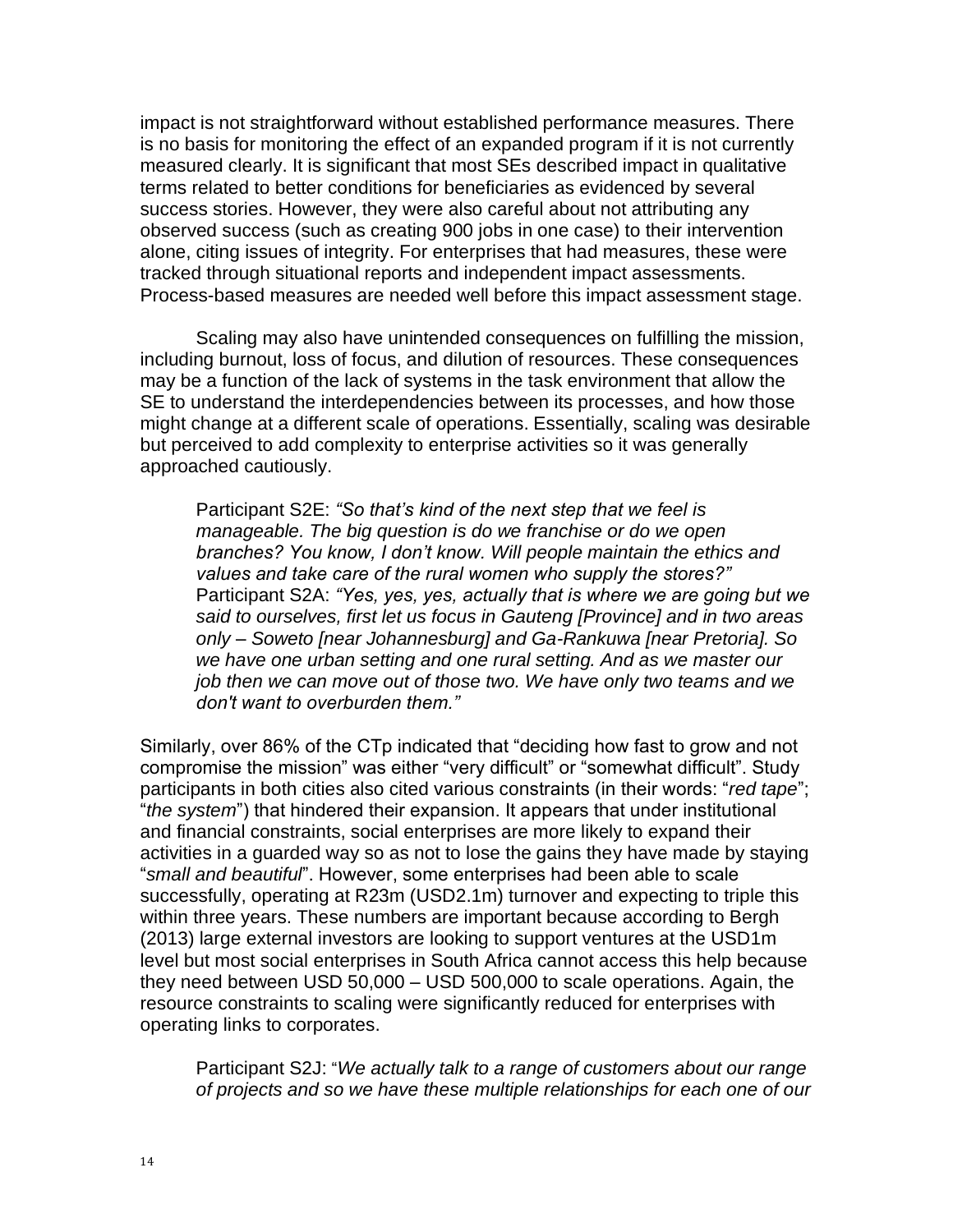*big accounts. It actually creates quite a lot of sustainability from an income perspective."*

Where operations were scaled, the enterprises reported efficiencies and cost savings that allow them to do even more. Scaling changed the enterprise trajectory.

#### **Discussion**

This study set out to examine how the process design trade-offs associated with pursuing a dual mission can be managed for social impact in a defined domain of action. Our study indicates that consistent with Santos (2012) social enterprises in South Africa, as do other SEs globally, address neglected societal problems involving positive externalities. However the study suggested that social enterprises carefully identify areas of need where they can avoid the challenge of competing with commercial enterprises. The study also noted the complexity of straddling seemingly disparate organizational processes in pursuing a commercial mission to be able to fulfill a social mission. Two important issues arise here: firstly, whether social enterprises are able to attract and retain the needed skill to manage such complexity; and secondly, whether partnering with corporates provides the needed opportunity to focus on the primary mission and to scale impact. Study results suggest that participants were looking for talent in specific areas of expertise in line with the competency-driven search model based on resource dependency theory (Hilman, Withers and Collins 2009). However, the search for talent was accompanied by concerns about whether identified talent would also have the same passion. Forbes *et al* (2006) show that new team members may affect not only the capacity of the team but also how the team does what it does - potentially disrupting existing processes and reducing human capital. Social enterprises need to maintain a good balance of network and rational factors in the quest to improve their human resource base. Furthermore, the frameworks for achieving employee empowerment (e.g. Ro and Cheng 2011) need to be worked into the organizational structure to help leverage the available human capital under complex and sometimes untested scenarios.

Secondly, to the issue of whether partnering with corporates helps resolve the straddling trade-off, the study showed clear benefits of achieving a symbiotic relationship with corporates. The assurance of a consistent source of funding was useful to help SEs focus on their primary mission, even though that situation also came with some difficulties. In the South African context, a SE-corporate partnership takes advantage of the Black Economic Empowerment (BEE) program. This program is aimed at integrating previously disadvantaged communities (people of color, women, and the disabled) into the mainstream economy. Corporates can earn BEE points through interventions that support skills development or that prioritize purchase of goods and services from these disadvantaged groups, among others. These interventions fall in the domain of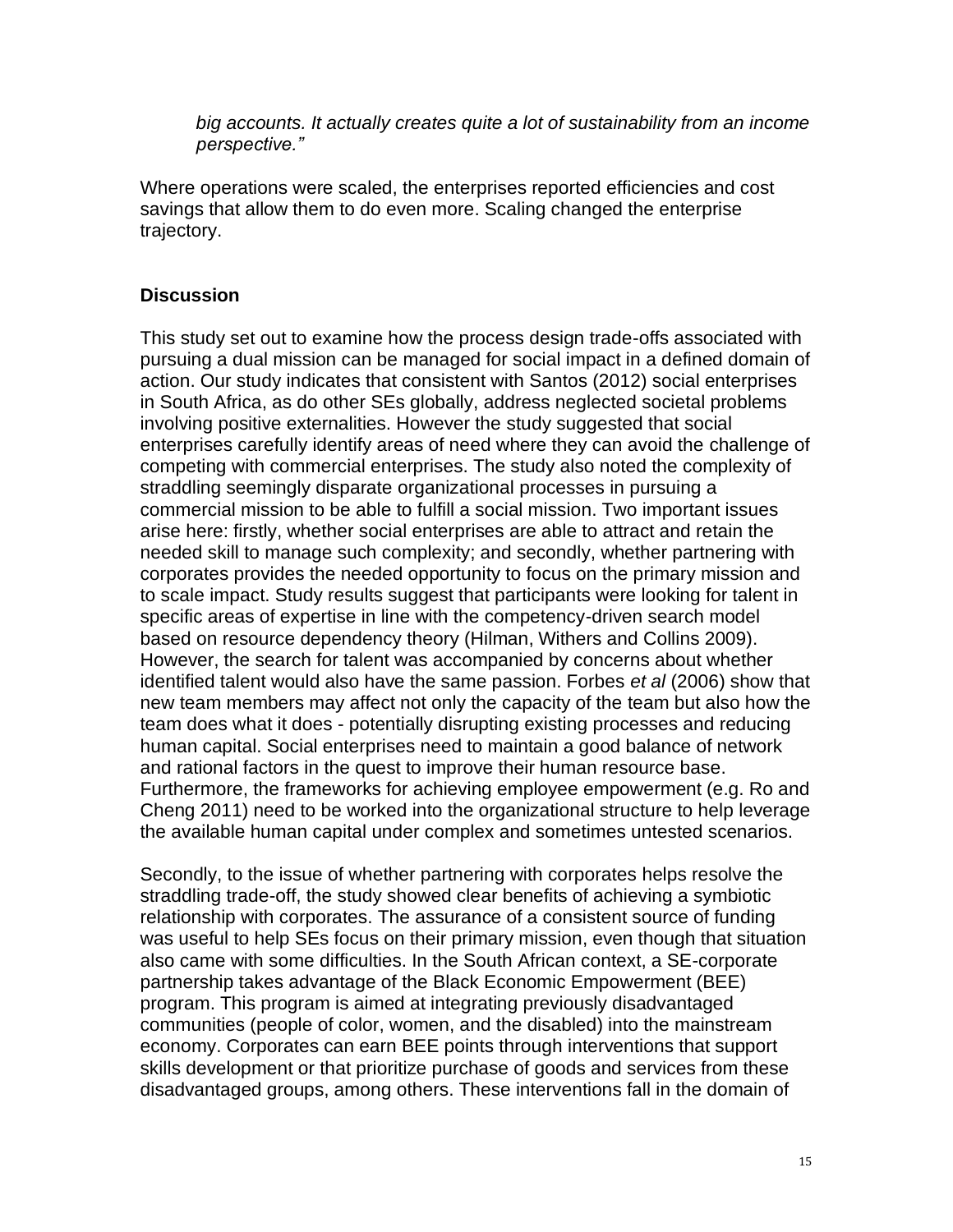action of many SEs, and corporates may be willing to part with money to gain their BEE points if the SEs can demonstrate expertise at creating value for these communities. This relationship may be explored in further research but the need for SEs to signal competency in the institutional environment (DiMaggio and Powell 1991, Patel 2011) is sufficiently clear. The noted difficulties in SEcorporate partnerships stem from power asymmetries, and concur with the views of Katila *et al* (2008) that resource providers may behave opportunistically under such conditions. However, this behavior may be perceived as disingenuous, given that the large corporates will also have to resolve similar straddling complications if they are unable to create specific structures for directly engaging social action. From the perspective of outsourcing to take advantage of specialization gains (Munch and Skaksen 2009), it is in the interest of large corporates to seek viable partnerships with credible SEs, especially in places like South Africa with institutional support for social consciousness. Outsourcing outcomes can be improved through increased interaction between the parties (Gadde and Hulthén 2009), but the referenced power asymmetries may limit this interaction. Villanueva *et al* (2012) recommend the adoption of models of interdependence as a way to effectively mobilize the needed resources under such conditions. In other words, when partnering with corporates, SEs can mitigate the power logic by engaging a "social embeddedness logic" to achieve collective outcomes that neither partner could have achieved efficiently alone. Such an approach can be expected to moderate the power dynamics and provide some stability for the SE to focus on the primary social mission. SEs need to develop sufficient sophistication to engage this rationale.

This study also investigated whether social enterprise activities were organized around the logic of empowerment or the logic of control. Support for a more dominant logic of empowerment was mixed. Since the enterprises seek community-based solutions, and strongly concurred on the need for collaboration, it would seem that they would embrace empowerment over control. However, empowerment was mostly discussed in terms of having beneficiaries take charge of their circumstances, or in terms of increasing employee engagement. Most social entrepreneurs viewed the enterprise as their "baby" and maintained control over processes and policies, even though they also welcomed the involvement of beneficiaries in program design. The extent of their control appeared to reflect the need for accountability in a field where enterprise activities could be easily misconstrued. On the other hand the control also seemed to connote territoriality, and the "domain of action" took on a more restricted meaning. Working together to create a credible national identity as a way to improve the operating environment for SEs did not seem to be high on the agenda. This apparent inconsistency may have just been as a result of several pressing issues that each SE had to attend to. However, there are other elements such as trust and information sharing which if absent may constrain inter-organizational collaboration. Common workspaces such as the HUB described earlier in the findings are mutually empowering. They have the potential to convey the intentions and competencies of participating SEs as a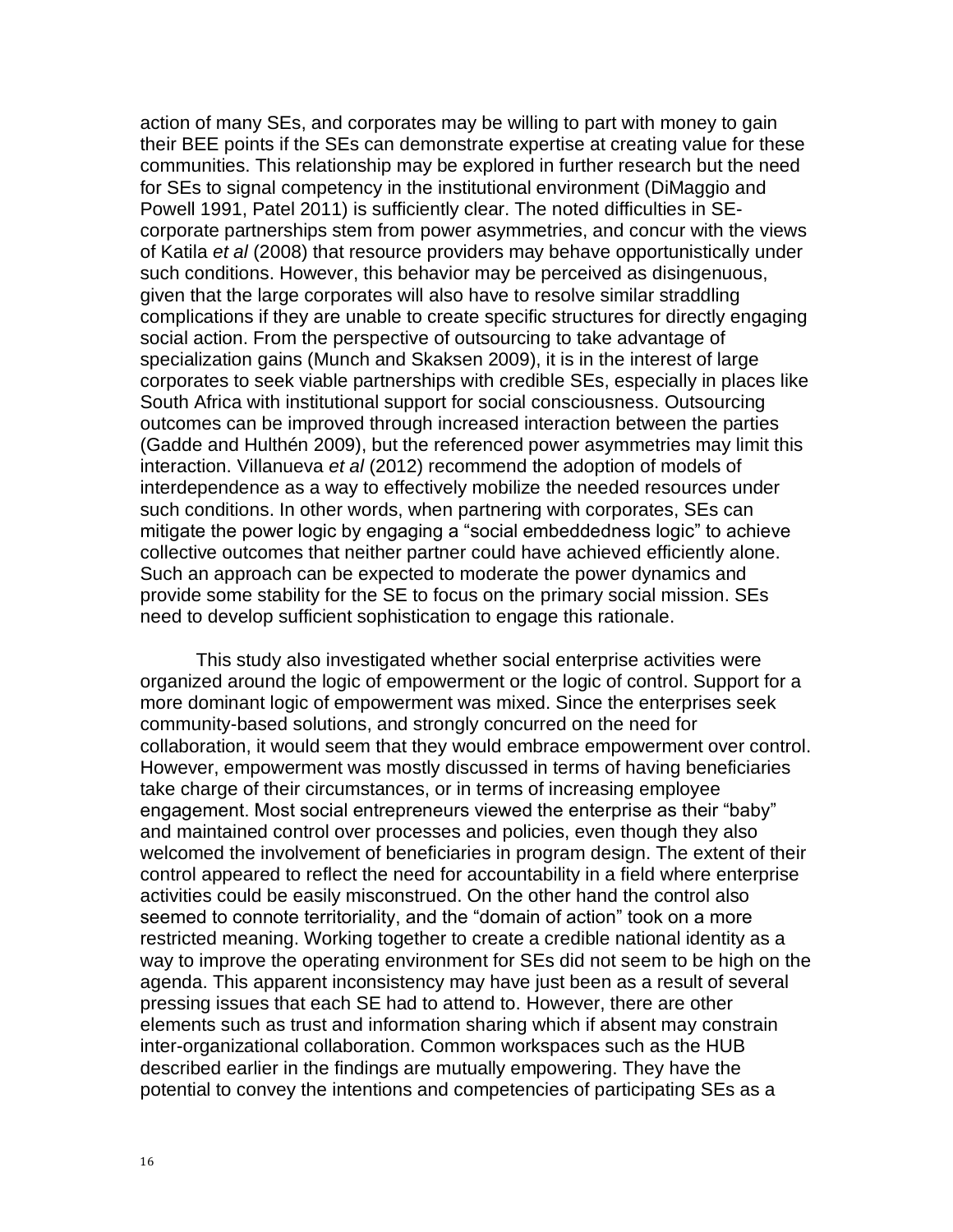basis for trust-based co-interventions. In this regard, SEs may want to consider supply chain concepts such as "single stage control of replenishment" (Heizer and Render 2014), which involves one participant using its technological or other competencies to coordinate complementary enterprise activity. We argue that it is important to have a participant of the value chain that will safeguard the opportunity for empowerment and collaboration – a custodian of the value creating process. Santos (2012) refers to the example of the Barefoot College in India as supporting the logic of empowerment. But the fact that greater impact has been achieved by adopting a *template* for that empowerment speaks to some control of the value chain, not to capture value, but to ensure that increasing value is created. Similarly, website ratings by empowered users may be abused without a custodian to ensure a safe environment for continuity. We expect that if identifying such a custodian is done by consensus in a collaborative setting such as the HUB, the potential for another layer of power dynamics would be reduced, making way for significant synergies. In this way, empowerment and control are held in tension rather than one perceived as better than the other.

Additionally, Gosier (2013) discusses the activities of a social enterprise that operates in this kind of coordinating role for technology startups in Africa. The startups are empowered to pursue locally responsive product development, and to initiate relevant transactions; but the "custodian" coordinates their enterprise activities in an opportunity-enhancing way. Examples of successful startups from this model include *iCow*, a subscription-based agricultural information service operating on a mobile phone platform in Kenya, and *HiveColab*, a community-owned, collaborative and co-working space for developers and technology entrepreneurs in Uganda. Within 3 years of the *iCow* project, several dairy farmers increased (sometime doubled) productivity, and the project now has a partnership with *Safaricom* (the largest mobile network in Kenya) to reach 19 million subscribers. The involvement of such large partners over time validates the custodian's role of not only believing in the startup and providing technology business expertise, but also facilitating introductions and connections to other supporting parties that the startups may not have access to. From seed funding of USD10,000 other startups in this group have raised up to USD400,000 in external funding. This outcome is important in view of the earlier finding that several SEs did not have access to funding because of the size of their operations. A collectively approved custodian that exerts some control of the value chain to ensure that SEs are empowered to create value on an ongoing basis appears be a useful proposition to consider. By the same token the SEs in turn might fulfill that custodian role in the communities they serve. We suggest that the logic of control and the logic of empowerment have a unique intersection in the field of social entrepreneurship.

Our main question in this study related to how social enterprises manage the implicit duality of pursuing a commercial and social mission simultaneously; and how clarity on their domain of action might affect the process configurations employed to achieve social impact. We have noted the unique circumstances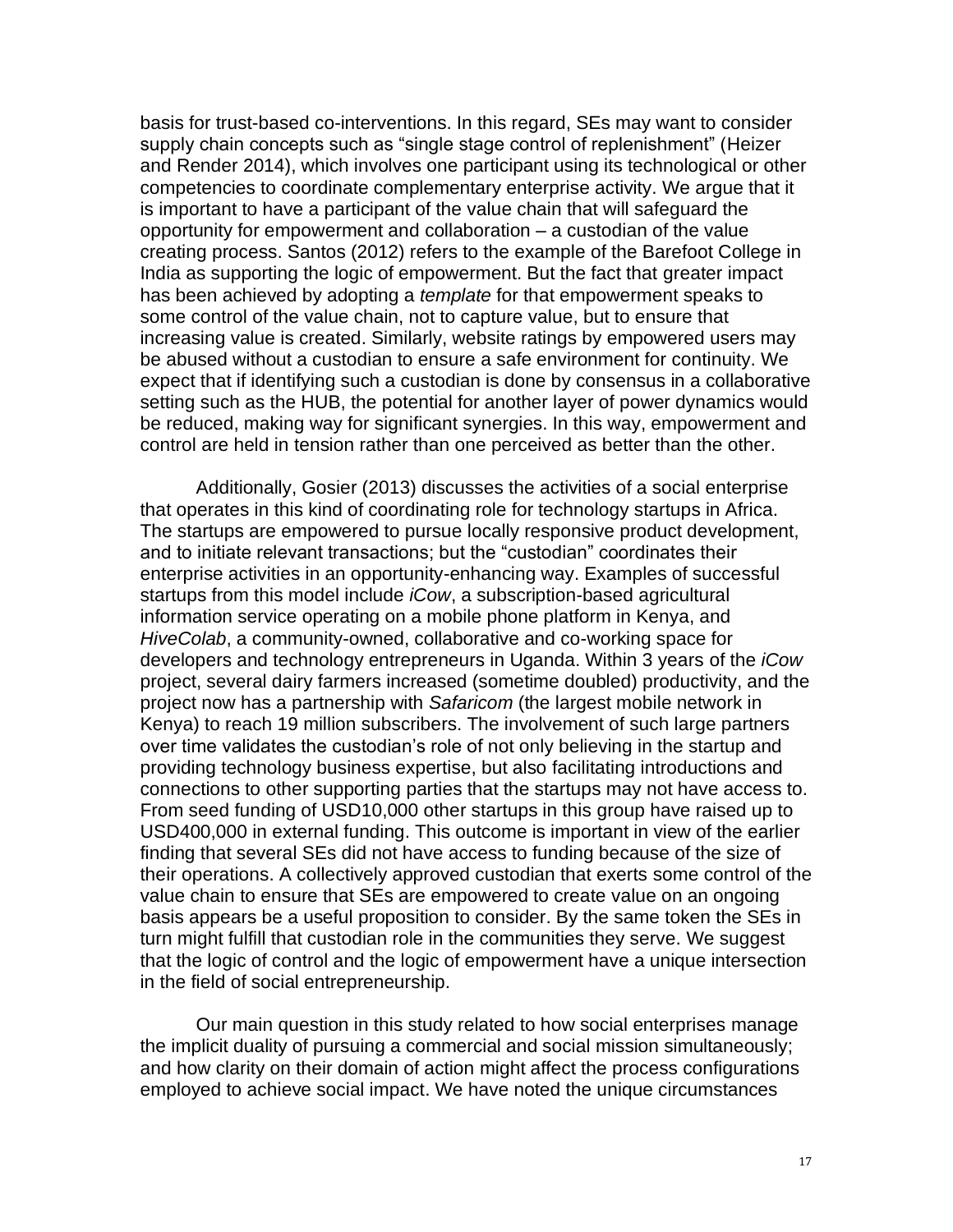under which the primary focus on value creation for communities does not provide a replenishment cycle for value capture. This means that without an external injection of resources from commercial activities or donor funding the sustainability of the social mission will suffer. A critical response for SEs in this situation, regardless of their source of funding, is to resolve process trade-offs in ways that reduce waste. This view on efficiency implies that SEs will develop a sharper focus on activities that matter in their domain of action; and will seek creative partnerships to leverage the interconnectedness of different social interventions. The measures of efficiency must relate directly to the intended impact so that the "heart" of the social mission is not lost. For example, a youth training intervention may be more efficient if it is training more people over a given period of time, but in this situation efficiency might relate not just to numbers but to the effective coordination of processes that transform a young person into a skilled and thoughtful worker. These processes might even include forging positive interactions with parents, without which some interventions have been observed to be subpar. Similarly, while building more housing units per year for orphaned children may seem efficient, coordination is required to support the critical activities of foster parents. The coordination described in both cases will be a drain on resources if the SE does not have the appropriate capabilities. Moreover we have noted the efficiencies that may be achieved in community interventions if mutual dependence is valued in SE-corporate partnerships (Villanueva *et al.* 2012). Distinctive outcomes will generate community support and help create the desired new normal – the envisaged social change. Thus, we expect that if SEs have a deep appreciation of the underlying issues in their defined domain of action, they will seek to resolve the noted process trade-offs in ways that deploy resources efficiently for the greatest social impact.

#### **Conclusion**

In spite of the limitations in generalizing our results because of the study design, our response to the call for Operations Management contributions in the social entrepreneurship literature is not trivial. This study has clarified the motivations and domain of action of social enterprises in South Africa. We identified the nature of trade-offs that impact process design for an enterprise pursuing a dual mission. This clarity provides a necessary basis for designing processes and allocating resources in ways that are more likely to achieve results consistently. For example, the execution of relationship management processes will be informed by how organizational partnerships can potentially influence the scale of impact. SEs must invest in processes that support collaboration and coordination; processes that engender trust among stakeholders; processes to engineer the internal organizational culture; processes to shift funding issues from the center stage; and processes that enhance enterprise flexibility under untested scenarios. Developing such capabilities will create the efficiencies that are so critical for an organizational form that lacks a replenishment cycle to capture value. This study also suggests that value chain processes must be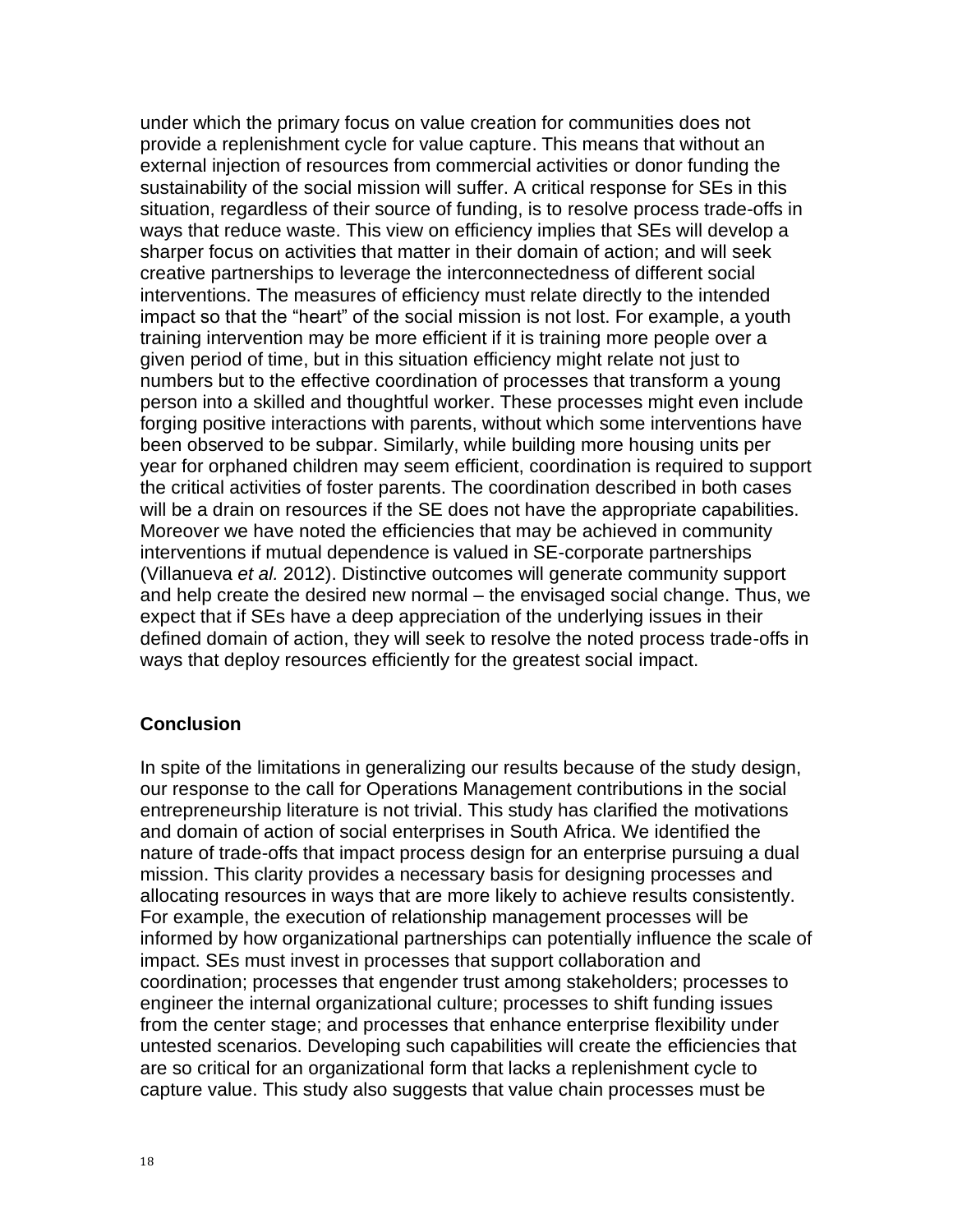controlled to the extent that the enterprise acts as a custodian of the empowerment that it facilitates for the community and society at large. In this respect, we have illustrated how the logic of control and the logic of empowerment can intersect in a value-creating social enterprise. In subsequent research it will be useful to focus on distinctive measures of impact and test how key process variables affect the desired community-based outcomes.

#### **Acknowledgements**

I gratefully acknowledge the generosity and the excellent work of Laura Bergh with the Cape Town interviews.

I sincerely appreciate Abdul Elgoni, Anthony Rosmarin, Brett Caminsky, Carol Dyantyi, Hanli Buber, Itumeleng Dhlamini, Eugenie Drakes, Josephine Pswarayi, Jules Newton, Kerryn Krige, Lesley Donna Williams, Lorraine Keenan, Pippa Shaper, Pippa Wheaton, and Thokoza Mjo for your time and openness. You are the heroes who made this happen. Thank you!

#### **References**

Abu-Saifan, S., 2012. Social Entrepreneurship: definition and boundaries. *Technology Innovation Management Review*, 7(2), 22-27.

Aldrich, H. E., 2008. *Organizations and Environments*. Redwood City: Stanford University Press.

Allen, D. G., and Shanock, L. R., 2013. Perceived organizational support and embeddedness as key mechanisms connecting socialization tactics to commitment and turnover among new employees. *Journal of Organizational Behavior*, *34*(3), 350-369.

Avery, G. C., and Bergsteiner, H., 2011. Sustainable leadership practices for enhancing business resilience and performance. *Strategy & Leadership*, *39*(3), 5- 15.

Barker, J.R., 1993. Tightening the iron cage: Concertive control in self-managing teams. *Administrative Science Quarterly*, *38*(3), 408–437.

Bergh, L., 2013. *Sustainability-driven Entrepreneurship: Perceptions of Obstacles and Challenges in a South African context*. Thesis (MSSL). University of Cambridge.

Bloom, P. N., and Chatterji, A. K., 2009. Scaling Social Entrepreneurial Impact. *California Management Review,* 51(3), 114-133.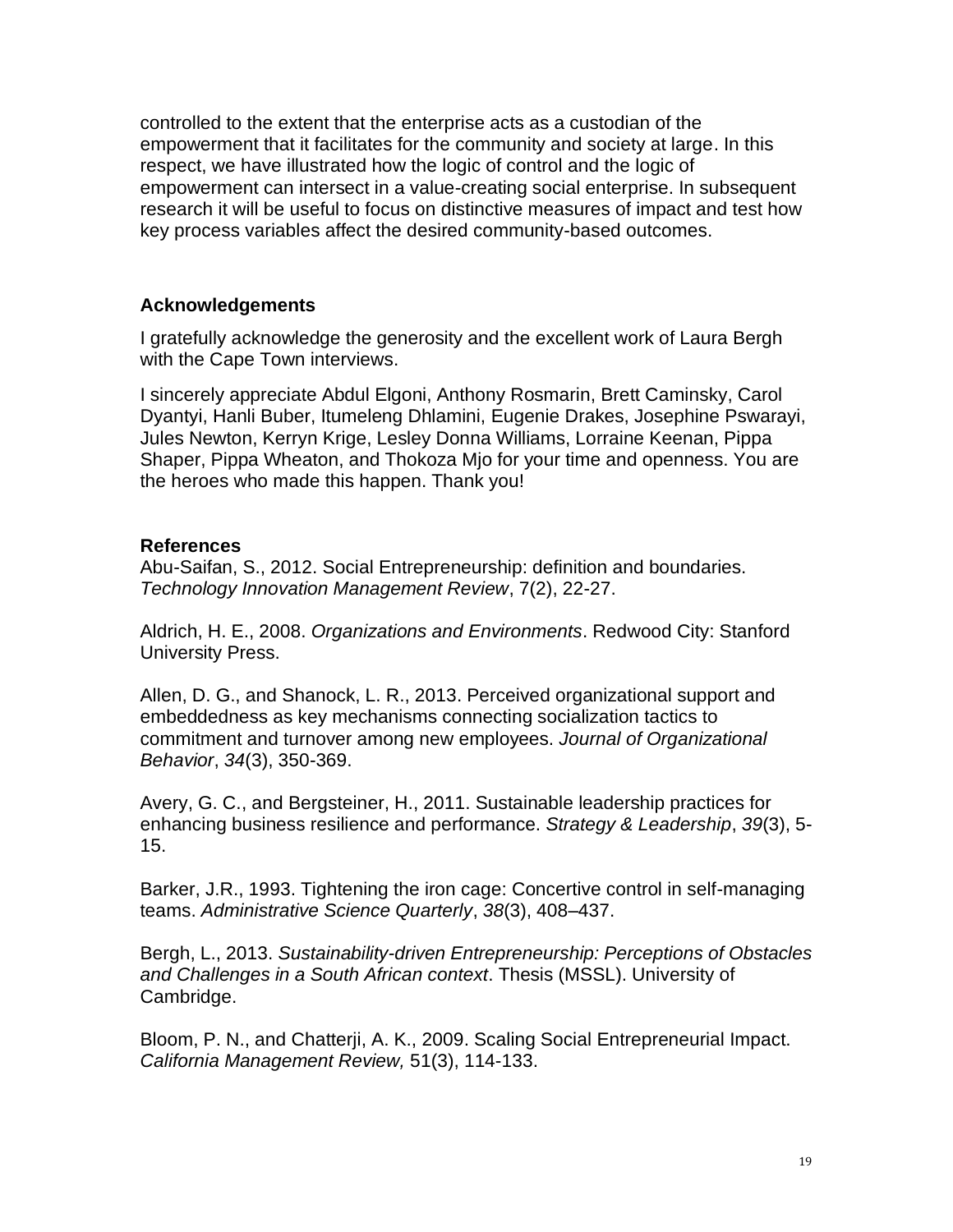Bobinski, D., 2005. "Hire for attitude - train for skill". Management Issues. Accessed 6/2014 at http://www.management-issues.com/opinion/1968/hire-forattitude---train-for-skill/

Brinckerhoff, P. C., 2000. *Social Entrepreneurship: the Art of Mission-based Venture Development.* New York: John Wiley & Sons.

Bull, M., 2008. Challenging tensions: critical, theoretical and empirical perspectives on social enterprise. *International Journal of Entrepreneurial Behaviour and Research*, *14(*5), 268-275.

Certo, T. S., and Miller, T., 2008. Social entrepreneurship: Key issues and concepts*. Business Horizons,* 51(4), 267-271

Chang, S., Gong, Y., and Shum, C., 2011. Promoting innovation in hospitality companies through human resource management practices. *International Journal of Hospitality Management*, *30*(4), 812-818.

Chewning, L. V., Lai, C. H., and Doerfel, M. L., 2013. Organizational Resilience and Using Information and Communication Technologies to Rebuild Communication Structures. *Management Communication Quarterly*, *27*(2), 237- 263.

Dees, G. J., (2007). Taking Social Entrepreneurship Seriously. *Society,* 44(3), 24-31

Dees, G. J., (2012). A tale of two cultures: charity, problem solving, and the future of social entrepreneurship. *Journal of Business Ethics,* 111(3), 321-334.

Delbridge, R., and Kirkpatrick, I., 1994. Theory and practice of participant observation, in Wass, V., and Wells, P., (eds) *Principles and Practice in Business and Management Research*. Aldershot: Dartmouth, 35-62.

DiMaggio, P. J., and Powell, W. W., eds., 1991. *The New Institutionalism in Organizational Analysis.* Vol. 17. Chicago: University of Chicago Press.

Emerson, J., ed., 2003. Money meets Mission. *Stanford Social Innovation Review,* 1(2), 38-47.

Forbes, D. P., Borchert, P. S., Zellmer‐Bruhn, M. E., and Sapienza, H. J., 2006. Entrepreneurial team formation: an exploration of new member addition. *Entrepreneurship Theory and Practice,* 30(2), 225-248.

Fury, B., 2010. *Social Enterprise Development in South Africa-creating a virtuous circle* [online]. Tshikululu Social Investments. Available from: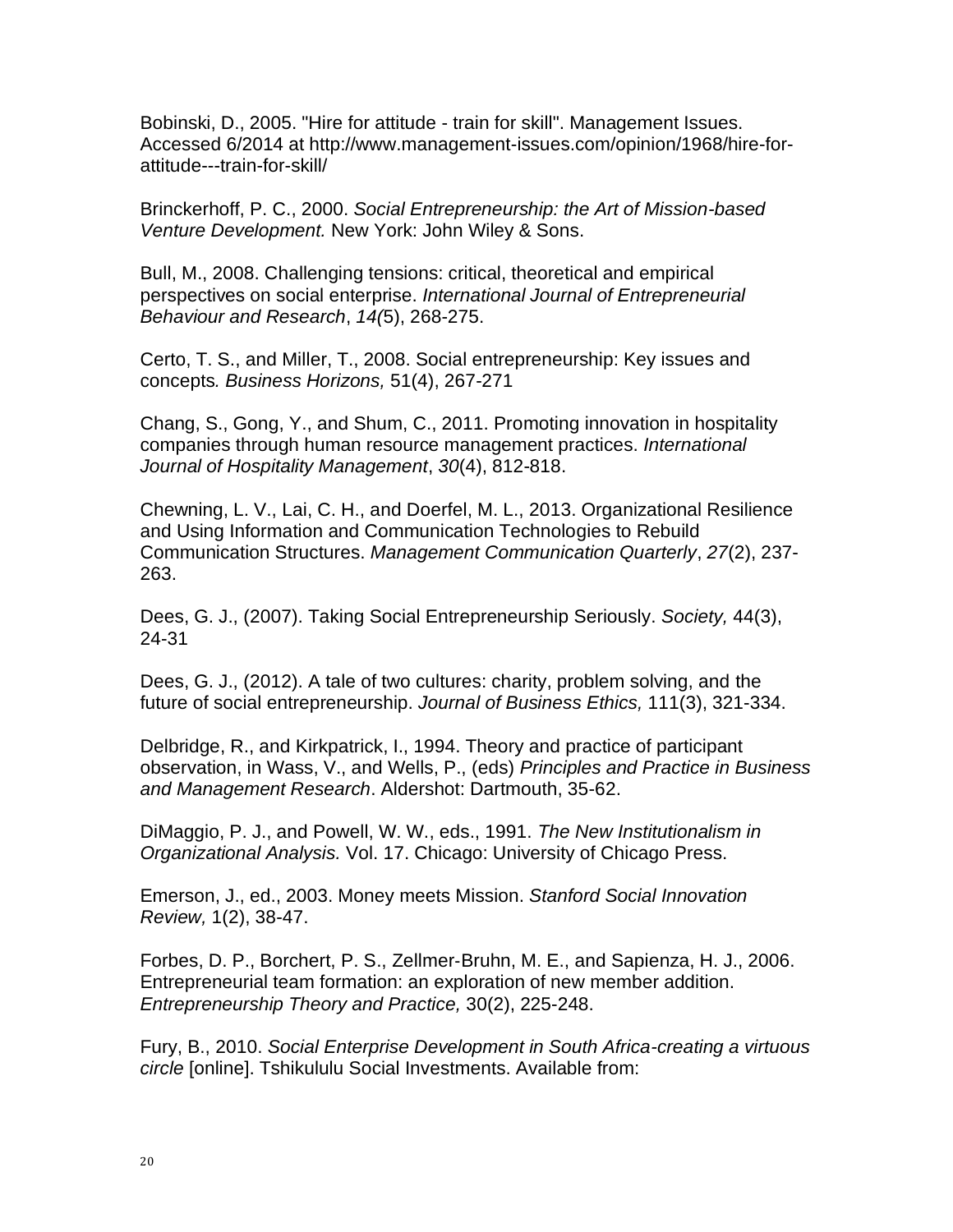http://www.tshikululu.org.za/uploads/files/TSI\_research\_socialenterprise\_2010.pdf [Accessed 4 November, 2013].

Gadde, L. E., and Hulthén, K., 2009. Improving logistics outsourcing through increasing buyer–provider interaction. *Industrial Marketing Management*, *38*(6), 633-640.

Gordon, I., 2002. Best practices: Customer relationship management. *Ivey Business Journal*, *67*(2), 1-5.

Gosier, J., 2013. Empowering technology startups in Africa. Interview conducted with TED Senior Fellow and CEO/Founder of Appfrica, D8A and Market Atlas, on September 25, 2013 at Winter Park, FL.

Harding, R., 2004. Social enterprise: the new economic engine? *Business Strategy Review,* 15(4), 39-43.

Heizer, J. H., and Render, B., 2014. Operations Management (11ed). Upper Saddle River: Pearson.

Hillman, A. J., Withers, M. C., and Collins, B. J., 2009. Resource dependence theory: A review. *Journal of Management,* 35(6), 1404-1427.

Hines, F., 2005. Viable social enterprise: an evaluation of business support to social enterprises. *Social Enterprise Journal,* 1(1), 13-28.

Jiao, H., 2011. A conceptual model for social entrepreneurship directed toward social impact on society. *Social Enterprise Journal*, *7*(2), 130-149.

Katila, R., Rosenberger, J. D., and Eisenhardt, E. M., 2008. Swimming with sharks: Technology ventures, defense mechanisms and corporate relationships. *Administrative Science Quarterly,* 53(2), 295-332.

Kuratko, D. F., 2005. The emergence of entrepreneurship education: development, trends, and challenges. *Entrepreneurship Theory and Practice,* 29(5), 577-598.

Lengnick-Hall, C. A., Beck, T. E., and Lengnick-Hall, M. L., 2011. Developing a capacity for organizational resilience through strategic human resource management. *Human Resource Management Review*, *21*(3), 243-255.

Ma, D., and Parish, W. L., 2006. Tocquevillian moments: Charitable contributions by Chinese private entrepreneurs. *Social Forces,* 85(2), 943-964.

Mair, J., and Marti, I., 2006. Social entrepreneurship research: A source of explanation, prediction, and delight. *Journal of World Business, 41, 36-44*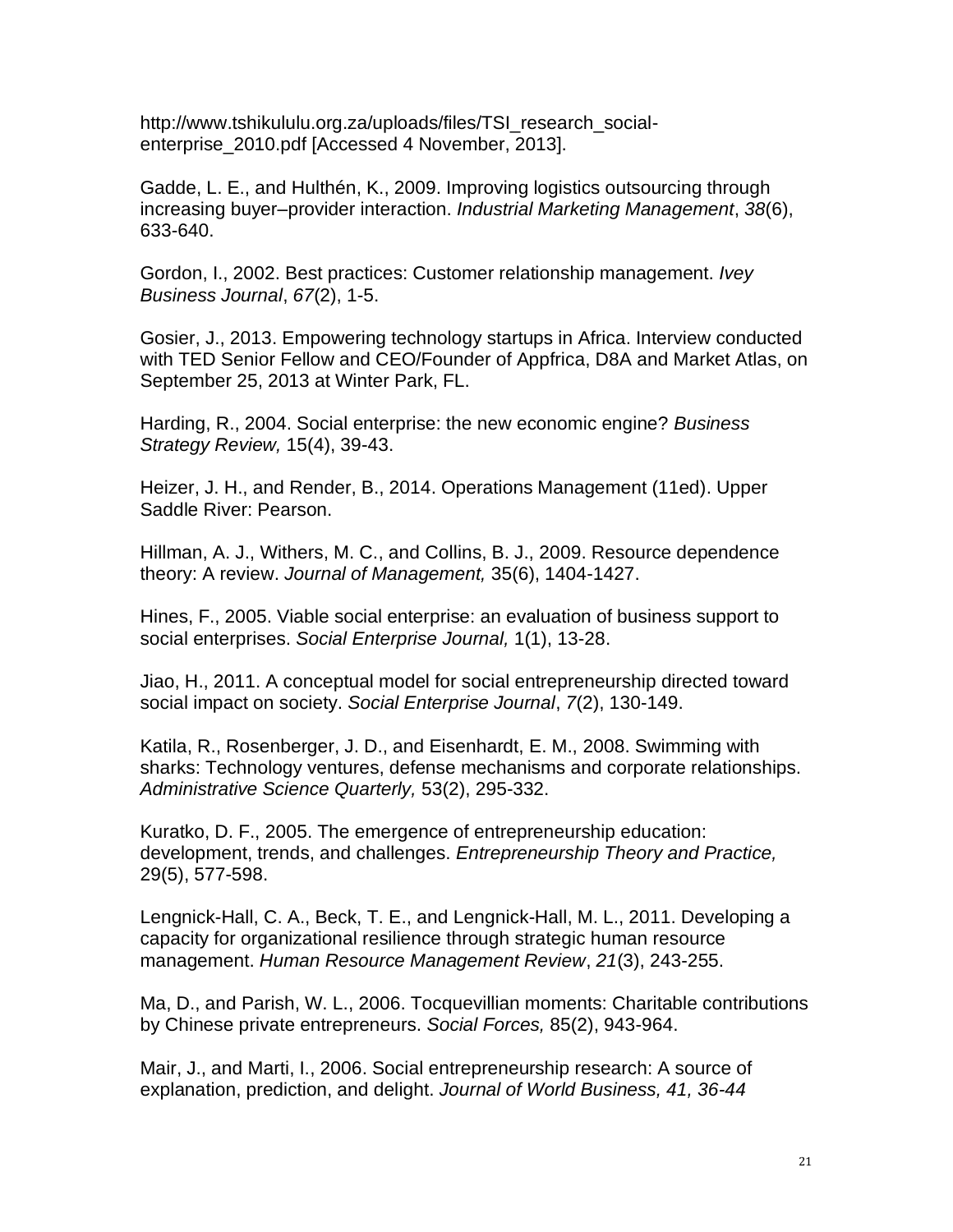Martin, R. L., and Osberg, S., 2007. Social entrepreneurship: the case for definition. *Stanford Social Innovation Review,* 5(2), 27-39.

McDonald, R. E., 2007. An investigation of innovation in nonprofit organizations: The role of organizational mission. *Nonprofit and Voluntary Sector Quarterly,* 36(2), 256-281.

Mossholder, K. W., Richardson, H. A., and Settoon, R. P., 2011. Human resource systems and helping in organizations: A relational perspective. *Academy of Management Review*, *36*(1), 33-52.

Mulgan, G. 2006. The process of social innovation. *Innovations,* 1(2), 145-162.

Munch, J. R., and Skaksen, J. R., 2009. Specialization, outsourcing and wages. *Review of World Economics*, *145*(1), 57-73.

Nel Etienne L., and McQuaid, R. W., 2002. The evolution of local economic development in South Africa: the case of Stutterheim and social capital. *Economic Development Quarterly,* 16(1), 60-74.

Nicholls, A., ed., 2006. *Social Entrepreneurship: New Models of Sustainable Social Change: New Models of Sustainable Social Change.* Oxford: Oxford University Press.

O'Brien, D., and Gardiner, S., 2006. Creating sustainable mega event impacts: Networking and relationship development through pre-event training. *Sport Management Review*, *9*(1), 25-47.

Parvatiyar, A., and Sheth, J. N., 2000. The domain and conceptual foundations of relationship marketing. *Handbook of Relationship Marketing*, Thousand Oaks: Sage Publications.

Parvatiyar, A., and Sheth, J. N., 2001. Customer Relationship Management: Emerging Practice, Process, and Discipline. *Journal of Economic & Social Research*, *3*(2), 1-34.

Patel, P. C., 2011. Role of manufacturing flexibility in managing duality of formalization and environmental uncertainty in emerging firms. *Journal of Operations Management,* 29(1–2), 143-162.

Pearce, J., 2003. *Social Enterprise in Anytown*. London: Calouste Gulbenkian Foundation.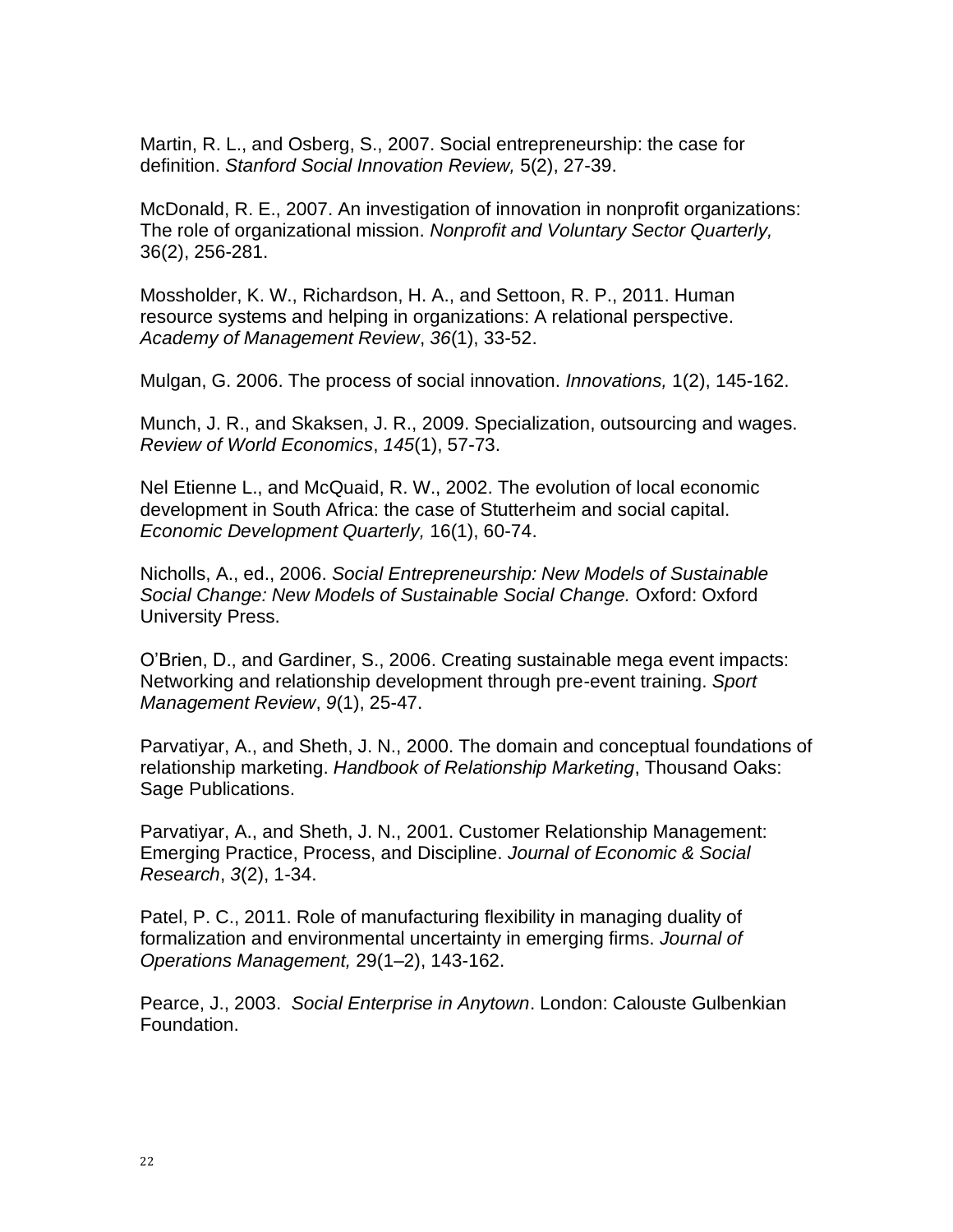Ro, H., and Chen, P. J., 2011. Empowerment in hospitality organizations: Customer orientation and organizational support. *International Journal of Hospitality Management*, *30*(2), 422-428.

Santos, F. M., 2012. A positive theory of social entrepreneurship. *Journal of Business Ethics,* 111(3), 335-351.

Saunders, M.N.K., Lewis, P., and Thornhill, A., 2009. Research methods for business students (5<sup>th</sup> ed.). Harlow: FT Prentice Hall.

Seelos, C., and Mair, J., 2007. Profitable business models and market creation in the context of deep poverty: a strategic view. *The Academy of Management Perspectives,* 21(4), 49-63.

Short, J. C., Moss, T. W., and Lumpkin, G. T., 2009. Research in social entrepreneurship: Past contributions and future opportunities. *Strategic Entrepreneurship Journal,* 3(2), 161-194.

Smallbone, D., Evans, M., Ekanem, I., and Butters, S., 2001. *Researching social enterprise*. Final Report to the Small Business Service. Centre for Enterprise and Economic Development Research, Middlesex University.

Steinman, S., 2010. *An Exploratory Study into Factors Influencing an Enabling Environment for Social Enterprises in South Africa*. ILO.

Tan, W. L., Williams, J., and Tan, T. M., 2005. Defining the 'social' in 'social entrepreneurship': Altruism and entrepreneurship. *The International Entrepreneurship and Management Journal*, *1*(3), 353-365.

Van der Scheer, W., 2007. Is the new health-care executive an entrepreneur? *Public Management Review,* 9(1), 49-65.

Vega, G., 2006. Giving something in return: a conversation with Karen Pass, social entrepreneur. *Journal of Applied Management and Entrepreneurship,*  11(2), 103-110.

Villanueva, J., Van de Ven, A. H., and Sapienza, H. J., 2012. Resource mobilization in entrepreneurial firms. *Journal of Business Venturing,* 27(1), 19-30.

Wæhrens, B. V., Cheng, Y., and Madsen, E. S., 2012. The replication of expansive production knowledge: the role of templates and principles. *Baltic Journal of Management,* 7(3), 268-286.

Yin, R. K., 2009. *Case Study Research: Design and Methods. 4ed*. Thousand Oaks, CA: Sage. 2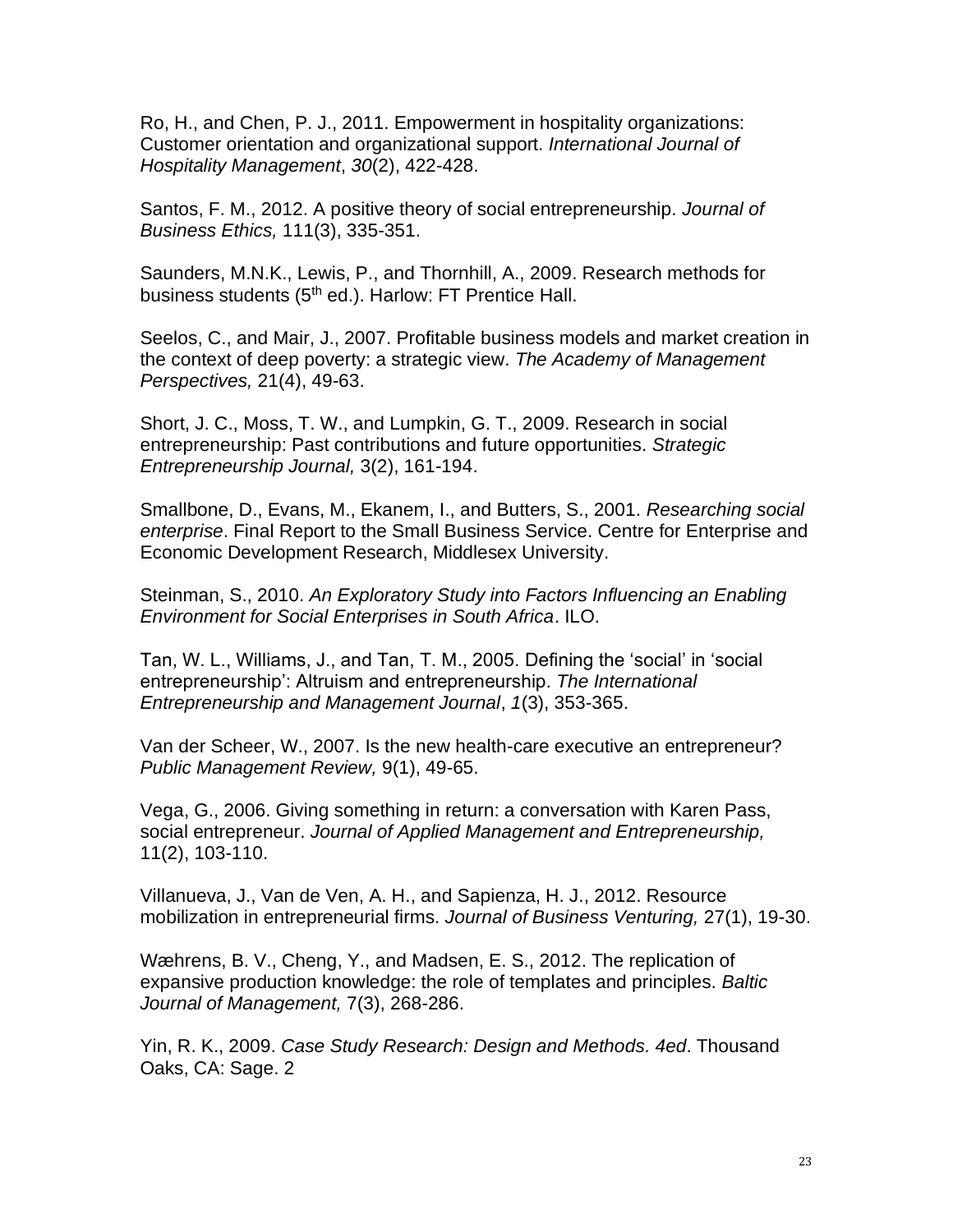Yunus, M., Moingeon, B., and Lehmann-Ortega, L., 2010. Building social business models: lessons from the Grameen experience. *Long Range Planning,* 43(2), 308-325.

Zahra, S. A., Rawhouser, H. N., Bhawe, N., Neubaum, D. O., and Hayton, J. C., 2008. Globalization of social entrepreneurship opportunities. *Strategic Entrepreneurship Journal*, *2*(2), 117-131.

Zikou, E., Gatzioufa, P. and Sarri, A., 2011. Social Entrepreneurship in times of Economic Austerity: A sparkle of light for the economies in crisis? *Scientific Bulletin - Economic Series* 11(1), 53-65.